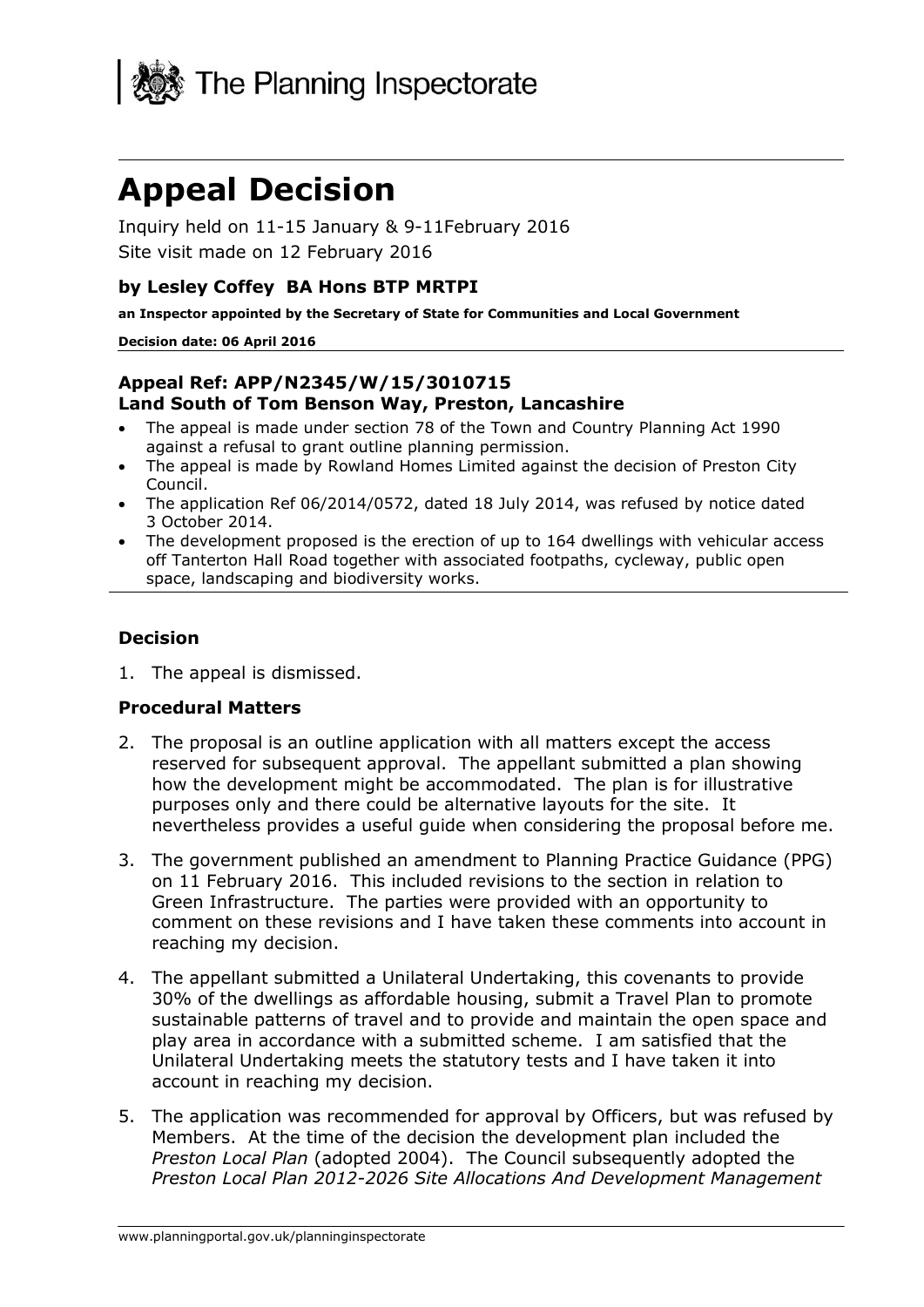*Policies* (PLP) in July 2015. As a consequence, Local Plan policy G6 referred to in the decision letter has been superseded by Policies EN5 and EN1 of the PLP.

6. In addition, at the time at which the application was determined the Council stated that it did not have a 5 year housing land supply. Following the adoption of the PLP it now submits that it has in excess of a five year housing land supply. For this reason, and the changes to the development plan, the Council contends that the comments made by officers at the time of the application do not fully reflect the Council's position in respect of this appeal.

# **Main Issues**

- 7. I consider the main issues to be:
- The effect of the proposal on the visual amenity, landscape character and landscape amenity of the Area of Major Open Space (AMOS) and the distinctive character of the Ingol Golf Communities;
- Whether the proposal would compromise the long term retention of an 18 hole golf course within the AMOS;
- Whether the loss of open space is acceptable; and
- Whether in the light of the development plan, national guidance and other material considerations, including the housing land supply position, the appeal proposal would be a sustainable form of development.

# **Reasons**

- 8. Following the closure of the former Ingol Golf Club in January 2010, the entire golf course, including the current appeal site, was the subject of an outline planning application for up to 550 dwellings, together with associated open space and community facilities. The application was refused and an appeal against this decision was dismissed by the Secretary of State in 2011<sup>2</sup>. He concluded that whilst the lack of 5 year housing supply, the sustainable location of the site, and the wide mix of housing (including affordable housing) all weighed in favour of the proposal, the proposal conflicted with the Development Plan and national policy, and on balance these positive material considerations were not sufficient to outweigh this conflict.
- 9. Whilst this previous decision is a material consideration in relation to the present appeal, there are significant differences between the two. The previous scheme covered an area extending to 70 hectares, proposed 550 dwellings and resulted in the loss of the entire 18 hole golf course. The current proposal would occupy 13.6 hectares of land. It proposes 164 dwellings and would retain a reduced size, reconfigured 18 hole golf course. Accordingly, these differences, together with the changes in national and local planning policy since the time of the previous appeal decision, means that the weight to be accorded to the previous decision is limited.
- 10. The appeal site comprises the  $6<sup>th</sup>, 7<sup>th</sup>$  and  $8<sup>th</sup>$  holes of the former Ingol Golf Club. The current proposal is for up to 164 dwellings and associated infrastructure, including public open space, footpaths, cycleways, landscaping

-

 $2$  Appeal reference: APP/N2345/A/11/2145837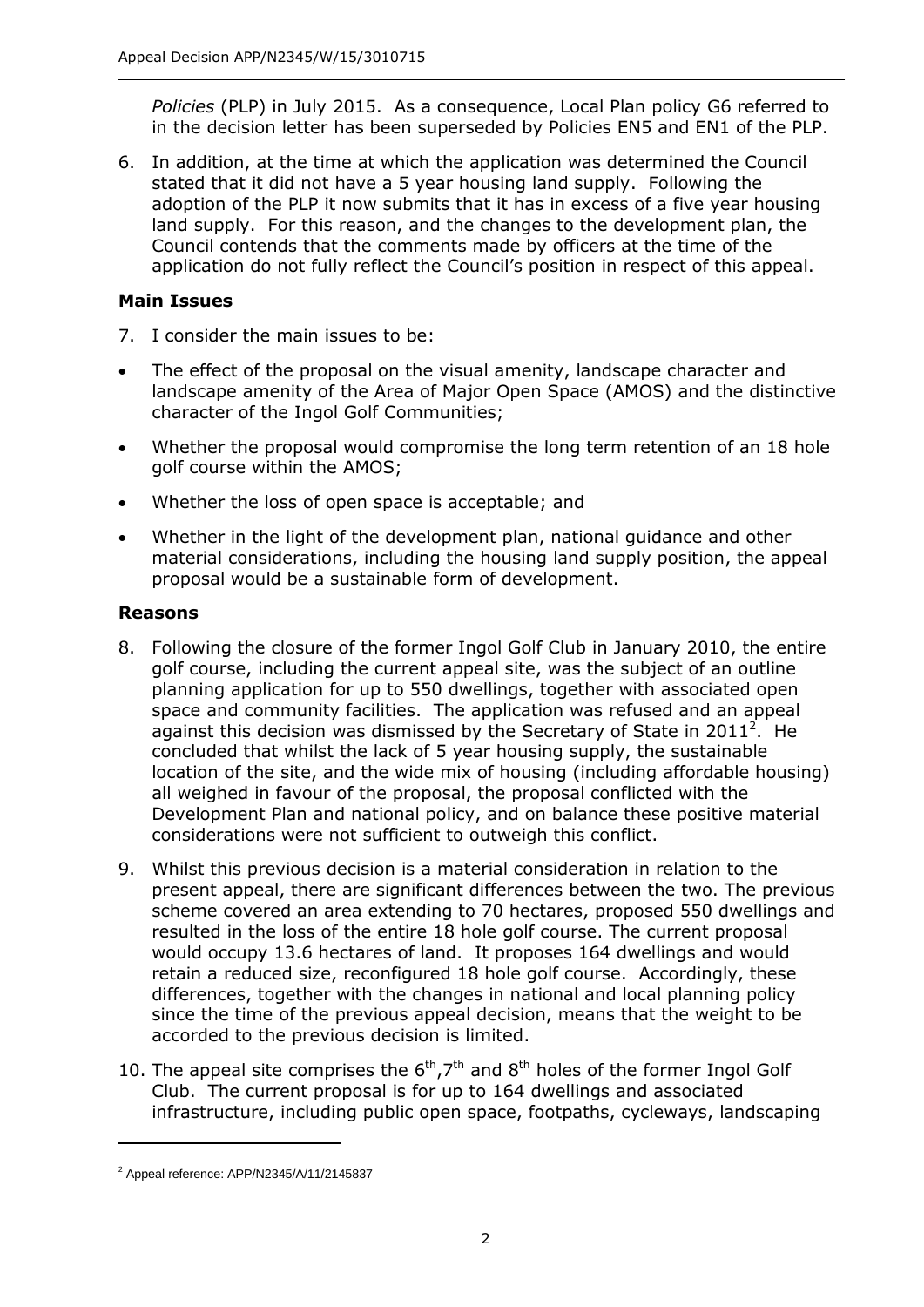and biodiversity works. Access would be by way of a new road served via a priority-controlled access off Tanterton Hall Road with an emergency access through the woodland to the north linking the site with Tom Benson Way. The illustrative site layout and the associated Parameters Plan indicate that the dwellings would vary from 2 to 5 bedrooms in size. The dwellings would be predominantly detached and semi-detached, but with some terraced dwellings and linked mews. They would mostly be two storeys high and 30% of the dwellings would be provided as affordable housing.

11. The proposal would incorporate public open space in the form of a public park along the eastern edge of the appeal site between the proposed housing areas and the adjacent golf course. It is intended that this will include public footpaths, cycle routes and children's play areas. In addition, there will be a series of green corridors of landscaped public open space with footpaths and cycleways; the creation of two new ponds and damp grassland habitats; improvements to the four existing ponds and ditch located within and adjacent to the appeal site; the creation of wildflower meadows and the planting of native shrubs. The proposals would also enhance and formalise the existing Definitive Map Modification Orders (DMMOs) which do not have public right of way status.

# *Effect of the Proposal on the AMOS*

- 12. Policy 19 of the Core Strategy seeks to protect the identity, local distinctiveness and green infrastructure of certain settlements and neighbourhoods by the designation of Areas of Separation and Major Open Space. The appeal site and existing golf course lie within the AMOS between Ingol/Tanterton and Greyfriars/Cadley. Policy 19 also seeks to ensure that those places at greatest risk of merging are protected. Paragraph 10.16 of the explanatory text makes clear that these areas 'are valued as part of the local Green Infrastructure'; that the (open) spaces 'help to maintain the distinctiveness of the adjoining neighbourhoods'.
- 13. The detailed boundaries of these areas are defined by policy EN5 of the PLP. Whilst policy EN5 does not preclude development within these areas, development proposed within the AMOS is required to satisfy the specified criteria. These include that proposals should not detrimentally affect the visual amenity, landscape amenity, landscape character or nature conservation value of the AMOS and should maintain the identity of the neighbourhoods/urban communities. The PDP inspector gave specific consideration to the inclusion of the appeal site within the AMOS and concluded that it fulfilled the function of an AMOS as envisaged by the Core Strategy.
- 14. The provision of the golf course was closely associated with the development of the surrounding housing in the late 1970's and early 1980's. The original golf course winds through the surrounding area of Ingol/Tanterton and contributes to the distinctive character of these neighbourhoods. I consider the relationship between the surrounding dwellings and the golf course to be integral to the character of the local area.
- 15. Although the layout shown on the indicative plan is for illustrative purposes only, it is apparent that in order to accommodate the number of dwellings proposed, with the exception of a small park adjacent to Walker Lane, the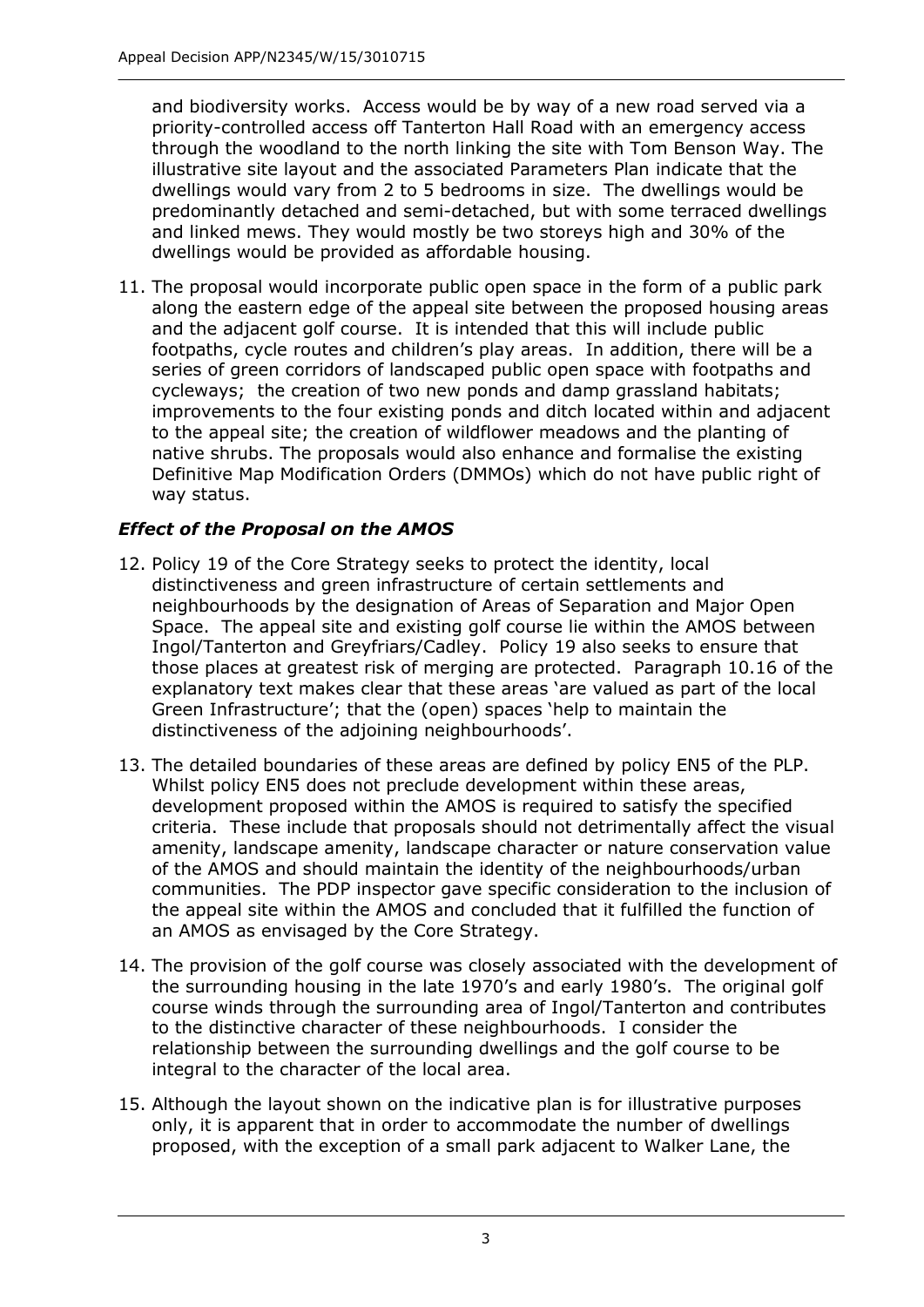majority of the land occupied by former holes 6 & 7 will be occupied by housing.

- 16. Both parties sought to assess the effect of the proposal on the landscape character and visual amenity of the AMOS on the basis of Landscape and Visual Assessments (LVIAs). Both LVIAs state that they have used the methodology within the *Guidelines for Landscape and Visual Assessment (3rd Edition).* Whilst both clearly set out their methodology, and use similar terminology, they differ in respect of the definitions attributed to the terminology. For this reason the two LVIAs are not directly comparable.
- 17. In many instances the parties reached similar conclusions in terms of the impact of the proposal on the AMOS. The most significant differences relate to the visual impact on Walker Lane and The Avenue, and the character of the appeal site.
- 18. Walker Lane is a narrow unmade road that runs along the north eastern boundary of the appeal site separating it from the  $5<sup>th</sup>$  hole and the residential properties of Gleneagles Drive beyond. It is lined on both sides by remnants of overgrown hedgerow with mature trees. In many places there are gaps in the vegetation which provide clear views across the appeal site. The route is popular with walkers and dog owners and the Council advise that it provides a link with the local cycle routes in Preston. There is no vehicular access from it onto Tom Benson Way and no dwellings in the immediate vicinity of the appeal site. Therefore few vehicles use this part of Walker Lane.
- 19. The PDP inspector noted the importance of Walker Lane as a pedestrian route between Tom Benson Way and residential areas to the south. He also observed that it is likely to be used increasingly as a link to the residential development due to take place in NW Preston during the plan period and observed that in this context it provides 'room to breathe'.
- 20. The proposed development would be clearly visible through the trees and the gaps in the hedgerow. Whilst the foreground of these views would be occupied by the proposed park, the dwellings, infrastructure and activity associated with a residential development of the scale proposed would be clearly noticeable in views from Walker Lane. As such the proposal would detract from the tranquillity of Walker Lane, as well as the open character of the landscape which policy EN5 seeks to protect.
- 21. The appellant suggests that in views from Walker Lane the proposal would have a minor adverse effect on visual amenity. The appellant's LVIA indicates that this would represent harm to a small number of receptors that would be capable of mitigation. However, at the time of my visit, during the winter time, Walker Lane was well used by pedestrians, including dog walkers, and I consider that the number of receptors would be significant. The appellant suggested that the hedgerow could be supplemented with additional planting to limit the extent of any views, however, this would merely filter views of the development. In my opinion, even allowing for post-construction mitigation the proposal would have an adverse effect on views from Walker Lane, where the change in the character of the area would be readily apparent. Furthermore, the visual prominence of the proposal would be increased due to the loss of trees within the appeal site. Whilst these may be of limited merit individually, together they filter views of the existing dwellings.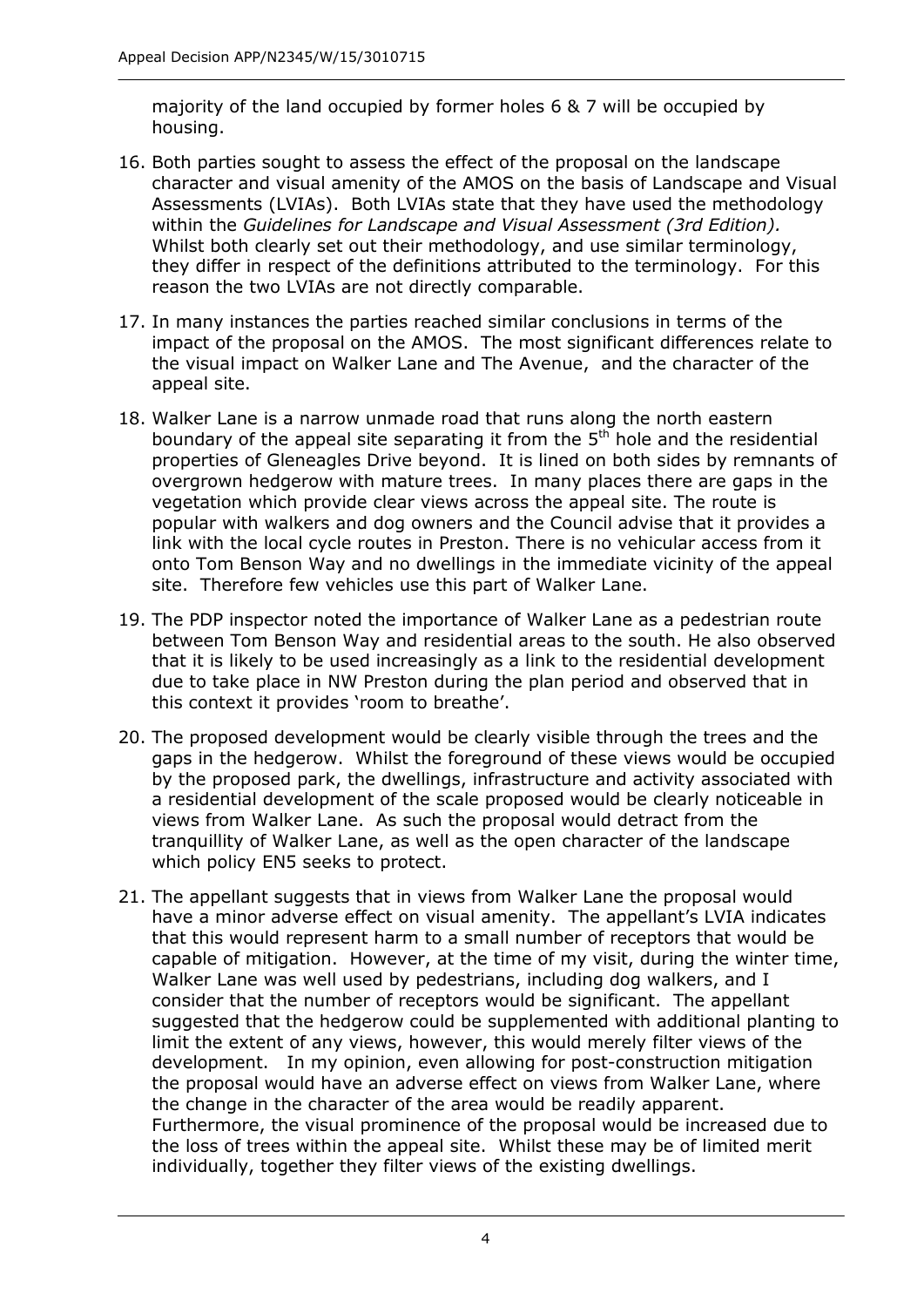- 22. Whilst the proposal would reduce the distance between the properties in Gleneagles Drive and The Avenue to a limited extent, due to the scale of the residential development proposed it would significantly reduce the visual separation between Ingol/Tanterton and Cadney/GreyFriars.
- 23. The Avenue estate, which includes West Avenue and New Links Avenue, adjoins the appeal site. It comprises a series of short cul-de-sacs lined with predominantly detached residential properties, including several bungalows. Many of these dwellings overlook the open land of the appeal site. Both parties identified the proposal as having a 'moderate adverse' effect of the visual amenities of this area. The appellant's LVIA suggests that this would entail 'some change in view to receptors, may be capable of mitigation', whereas the Council describe a moderate adverse effect as 'a distinct deterioration in the existing view'. The appellant also submits that any harm should be considered in the context of the proposed use which would be similar in nature and grain to the existing residential development within the area.
- 24. The proposal would have a significant effect on the views from these dwellings and would fundamentally alter the character of the area. The importance of the open nature of the appeal site to the distinctive character of the area was noted by the PLP inspector. He stated that '*Whatever the access rights might be, the land abuts and wraps around the residential 'inlier' of The Avenue, Tanterton and thus helps to protect the 'local distinctiveness' of that area.*' The open nature of the landscape is evident from numerous public and private viewpoints within the vicinity and is intrinsic to the distinctive character and setting of these dwellings.
- 25. The Appellant considers that the golf course is not fundamental to the character of The Avenue since in many cases it is the rear boundaries of the properties that face onto the golf course. However this arrangement allows occupants of the dwellings to overlook the golf course from the rear rooms of their dwellings and affords them an open outlook from their back garden. Moreover, the golf course is visible from many public viewpoints within this residential inlier. As a consequence of the appeal proposal, rather than being a residential inlier as at present, this area would form part of a continuous block of residential development.
- 26. Views over the open land from New Rough Hey Estate would be replaced with views of the proposed dwellings. Whilst the existing trees would provide some screening there would nevertheless be a significant change in character.
- 27. Despite their proximity to each other New Rough Hey and The Avenue are discrete neighbourhoods. Due to the separation provided by the open land of the golf course and former golf course they each have their own distinctive character. The infilling of much of the area that separates them from each other would significantly undermine the distinctive character of these neighbourhoods.
- 28. The appellant identifies the site as urban fringe due to the 'strong visual influence from the adjacent dwellings'. Unlike in areas of urban fringe which provide a transition between urban areas and the countryside, the golf course is a distinctive feature of the locality. The arrangement of the housing around it seeks to maximise the interface between the housing and the golf course. The open nature of the land provides a visual and physical break from the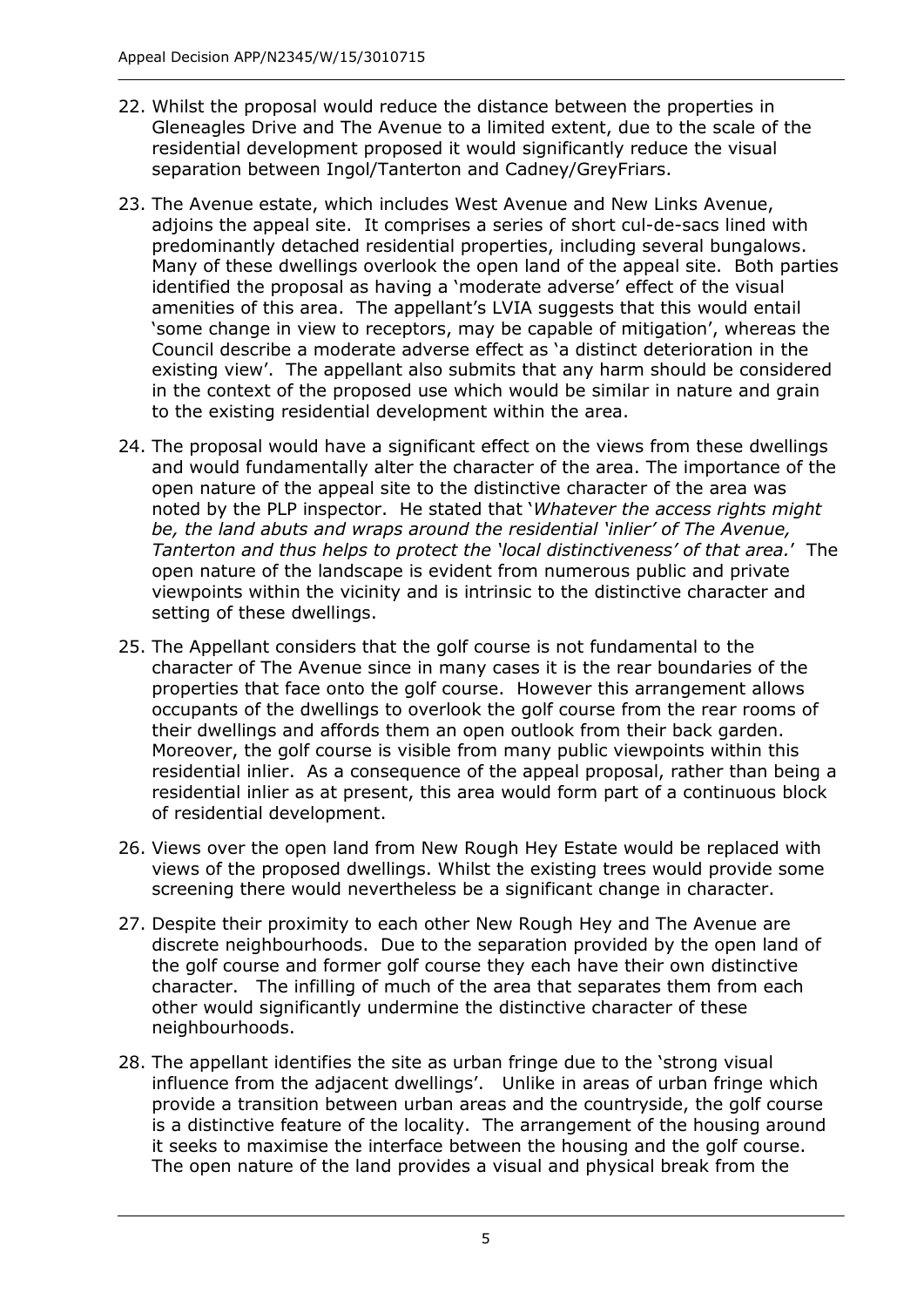surrounding built-up area and acts as a unifying element to the surrounding community. It also provides separation between the individual neighbourhoods.

29. Overall I conclude that the proposal would significantly harm the visual amenity, landscape character and landscape amenity of the AMOS and the distinctive character of the Ingol Golf Communities and would conflict with policy 19 of the Core Strategy and PLP policy EN5.

## *Golf Course*

- 30. The former Ingol Golf Club closed in January 2010. In September 2013 the landowners granted a 15 year lease to John and Timothy Wright on part of the former golf club. This land excluded former holes 6, 7 and 8 which comprise the appeal site. The new operators reconfigured and redesigned the course to provide an 18 hole golf course, it is now known as Ingol Village Golf Club. The reconfigured golf course does not form part of the appeal proposal.
- 31. Amongst other matters PLP Policy EN5 requires that any development within the AMOS complements and does not compromise the retention of a full size 18 hole golf course unless it can be demonstrated that a need no longer exists. The appellant does not dispute the need for an 18 hole golf course in this location, but considers that this need is met by the reconfigured golf course. The Council believes that the reconfigured course is not safe to play or of adequate quality, as such it could jeopardise the long-term retention and viability of a golf course within the AMOS, contrary to the aim of policy EN5(b).

#### *Safety*

- 32. A number of layout plans were submitted to the inquiry. I have assessed the Council's concerns against the actual layout of the golf course as shown on plan no:5 within Mr Gaunt's proof of evidence.
- 33. The Council's safety concerns relate to holes 6 & 7 and holes 11-14 on the reconfigured course. On behalf of the Council, Jonathon Gaunt, a Golf Course Architect, explained that safety margins on golf courses had increased in recent years due to the performance of modern equipment which permits significantly increased distances/trajectories to be achieved by comparison with the 1980's when the original golf course was designed.
- 34. Mr Gaunt's assessment relied on the criteria used by the European Institute of Golf Course Architects. He advised that these criteria encompass best practice in relation to the design of new golf courses and/or amendments to an existing golf course and provide for safety margins to properties and public rights of way. Amongst other matters the criteria require that holes should not share fairways and fairways should not cross. However, these guidelines are not published and are unavailable within the public domain, accordingly, the weight to be afforded to them is limited.
- 35. Mr Gaunt assessed the safety of the course using a safety cone to show the spread of 90% and 95% of golf balls respectively. Whilst the safety cone does not represent formal guidance, in the absence of any other guidance it provides a useful starting point against which to assess the likely safety of a particular hole.
- 36. Hole 6 is designed as a dog-leg and the centre line crosses the centre line of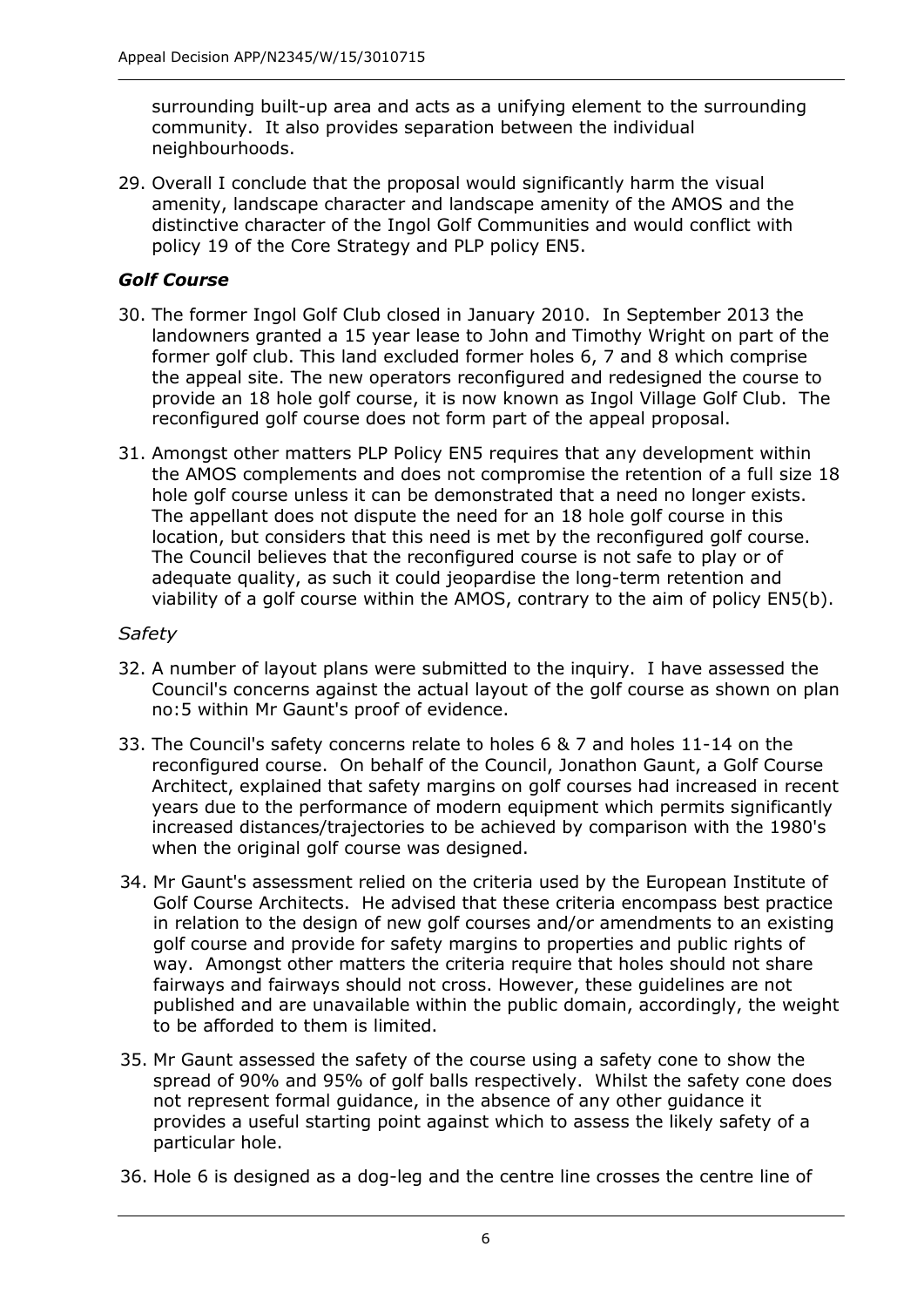hole 7. The Council considers that due to the crossing fairways, golfers using these holes are at risk of being injured by golf balls coming in two different directions. In addition, it considers that due to the inadequate safety margins there is a greater risk of wayward golf balls coming to rest on neighbouring land or injuring walkers using the footpath which crosses the fairway.

- 37. The appellant submits that the position of the cone as shown by Mr Gaunt in respect of hole 6 is incorrect. Mr Wright (the golf course operator) explained that he has installed signs on these fairways to remind golfers of their safety responsibilities. As well as marking posts
- 38. I consider that even allowing for the adjustments shown on the appellant's plan, there is some risk to golfers due to the centre lines of both holes crossing as illustrated by the safety cones. However, hole 6 is designed to be played as two shots due to the dog-leg, and measures implemented by Mr Wright following advice from the Lancashire Golf Union (LGU) would help to mitigate the risk. Therefore whilst the arrangement may not be ideal, taking account of the openness of this part of the course and the measures put in place by the golf club, I do not consider it to be so unsafe as to pose a serious risk to players or walkers using the footpath.
- 39. Holes 11,12, 13 & 14 are located on part of the course previously occupied by holes 13 and 14. Holes 11 and 13 cross, whilst holes 12 and 13 share a fairway. The Council considers these holes to be very confusing, dangerous and unplayable in safety terms. The appellant submits that it is not uncommon for golf courses to have holes which share the same fairway or even the same greens, or for fairways to be close together. Mr Wright explained that lines of sight have been established for the holes and signs erected advising players of the need to play safely. In addition, trenches were introduced to limit the penalise players who over-hit the ball. These measures were considered acceptable by the LGU. Mr Wright advises that since the holes were opened in 2013 several thousand rounds have been played without incident.
- 40. I do not doubt the appellant's view, that many courses throughout the country would fail to meet the safety standards put forward by Mr Gaunt. For this reason, the safety margins depicted by the safety cones need to be applied with a degree of flexibility, and take account of other mitigating factors. Whilst individually these holes may be acceptable, when considered together, they could give rise to considerable confusion, or require players to wait an unduly long time particularly when the course is busy. I am conscious that Mr Wright has taken steps to limit the risk of harm to players and others. However, if the number of rounds played continues to increase in line with the expectations of the club, this part of the course could become extremely busy during peak periods. For this reason, even in the light of the mitigation measures introduced by Mr Wright, I consider that these holes pose a potential safety risk.
- 41. The Lancashire Golf Union (LGU) initially rejected affiliation in 2013 and required implementation of various safety measures. The appellant suggests that this implies that the LGU is satisfied that the course is safe. However, the LGU confirmed in writing that affiliation does not involve any accreditation of the golf course design or layout in terms of safety and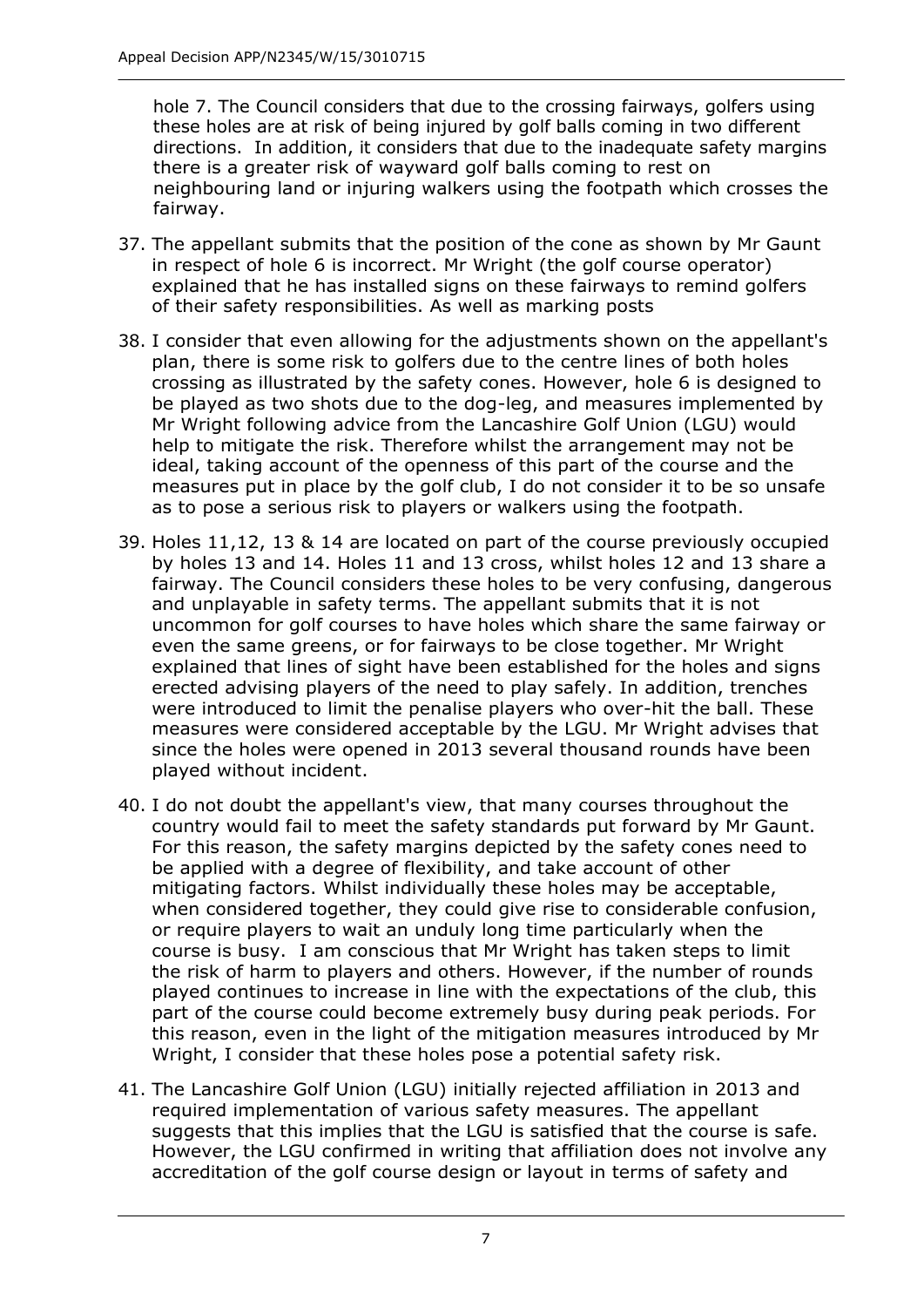quality.

42. I appreciate that it may not be unusual for courses to have blind shots, shared greens and to be crossed by public footpaths. Moreover, many sports entail potential safety risks. I have also had regard to the table submitted by the appellant. This shows that when the safety cones are applied to the original layout, 32 fewer dwellings would come within the safety cone. However, these considerations do not outweigh my concerns in relation to holes 11-14.

# *Viability*

- 43. The Council considers that on the basis of the available information, the existing club may not be viable in the long term. Should the club fail and the appeal site be used for housing, it believes that the reduced size course would be unattractive to alternative operators. In these circumstances it considers that it may be difficult to resist the pressure to use the land occupied by the existing golf course for housing.
- 44. A 15 year lease was granted to John and Timothy Wright in September 2013. This was on the basis of a rent of £60,000 pa, payable from September 2014 onwards. The club house reopened in February 2013 and the golf course reopened in April 2013, with the full 18 holes being playable from September 2013.
- 45. Mr Wright and his brother have invested significant capital into the club and course. He explained that the cost of bringing the course back into use has been considerably reduced because they have carried out much of the work themselves. Notwithstanding this, the level of investment required was greater than anticipated. As a consequence, a further rent free period was sought in 2014/15 and again in 2015/16, and the rent that would have been due was invested into the course. The total investment amounts to about £400,000 come from the directors, landlord and profit invested back into course.
- 46. Mr Wright explained that the rent holidays were to allow additional investment in the course and were not a reflection on the profitability of the club. He confirmed that contrary to his expectations the club was profitable in the first year and continues to be so.
- 47. The club focuses on the affordable, open to all golf market. It aims to provide a more gender equal and less formal club than what was available in the local area. The target market is lapsed players, new players, family players, casual players and juniors, including a junior academy. The Council agree that this is an appropriate strategy.
- 48. The club currently has about 300 members. Mr Wright stated that there had been significant growth in the past year with over 4,000 day player rounds over the last 12 months. During the next season it is anticipated that the number of rounds will increase to 17,200, and that the club aspires to achieve the 25,000 - 35,000 rounds pa, which is the benchmark for clubs of this type. In order to achieve this number of rounds there would need to be a substantial uplift in the current levels of participation. The current operators are actively trying to promote the club and this may accelerate participation rates. However, on the basis of the present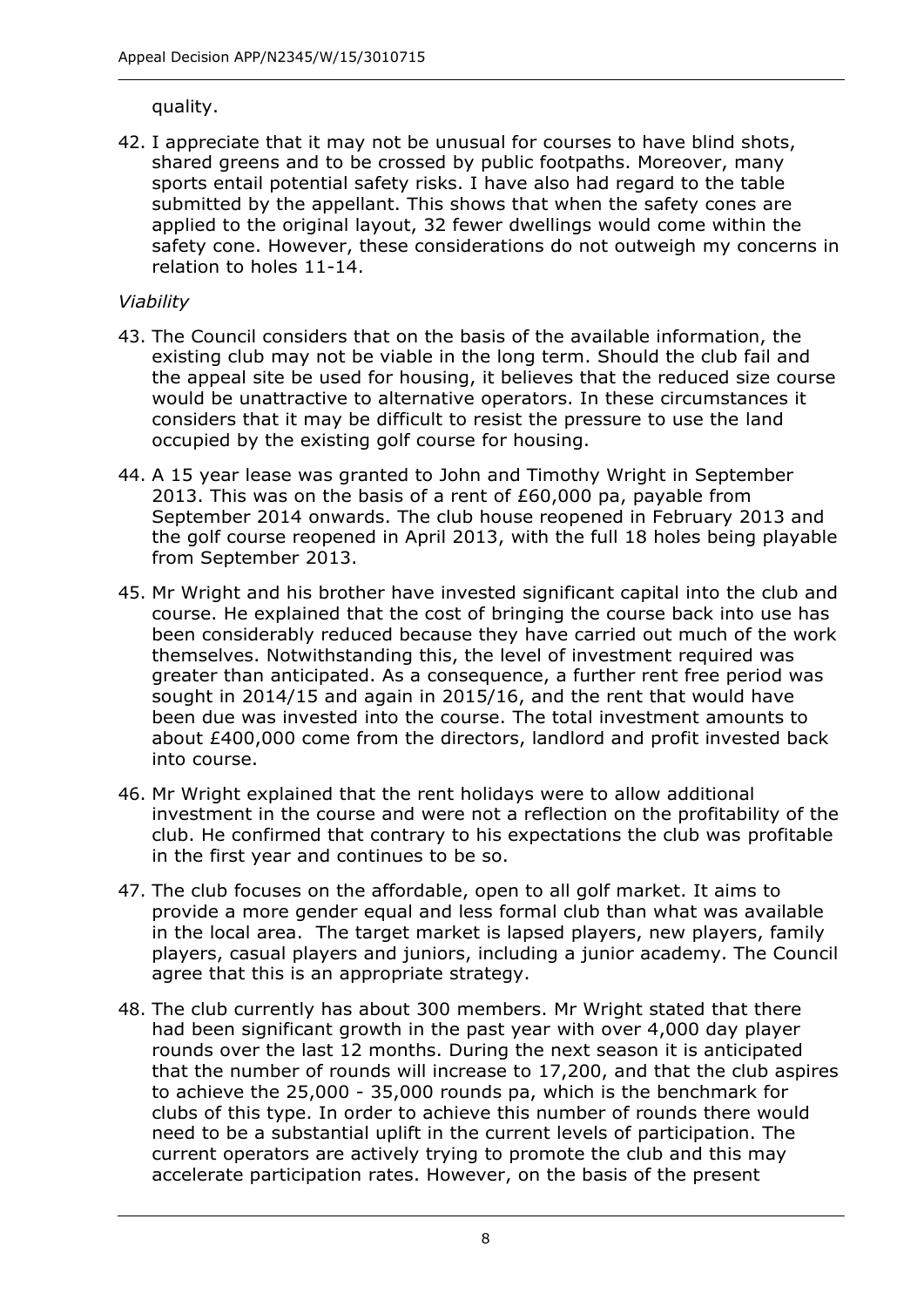trajectory this level is unlikely to be achieved until 2017/18, at which time only about 10 years of the lease would remain.

- 49. The Council suggest that taking account of green-keeper fees, maintenance costs and machinery the annual running costs of the course would be between £150,000-£200,000, excluding the rent of £60,000 pa. Based on the figures put forward by the appellant it believed the income generated by membership and green fees fell significantly short of the lower end of this range. For this reason the Council was doubtful that John & Timothy Wright will recoup their investment by the time the lease expires.
- 50. No financial information was submitted in relation to the running costs or income of the golf club. The running costs put forward by Mr Smith were not disputed, however, Mr Wright explained that the club house was very profitable, and that the business as a whole was also profitable.
- 51. Based on the limited financial information available, it would seem that the overall profitability of the club relies on the profits from the club house, and the personal efforts of Mr Wright and his brother to keep overheads low by undertaking much of the work to the golf course themselves.
- 52. The club re-opened following a prolonged period of closure and is seeking to establish itself as a new club. It is evident that Messrs Wright faced considerable challenges in bringing it back into use. In these circumstances it is likely to take some time for membership numbers and the number of rounds played by non-members to reach optimal levels. However, based on the limited information submitted to the inquiry, it would seem that even with 400 members (Mr Wright's membership target) the viability of the club would be reliant on the profitability of the club house.
- 53. I do not doubt that it is Mr Wright's intention to establish a successful golf course. However, the lease expires in 2028 and there is no right of renewal. Mr Wright explained that it was his desire that the length of lease be limited to 15 years and that Northern Trust, the landlords, did not object to a longer lease.
- 54. It is debatable whether at the time at which the lease expires the golf course would be an attractive business proposition, particularly if a future operator did not wish to adopt such a 'hands on' approach as Messrs Wright. For the reasons given above, I find that holes 11 -14 pose a potential safety risk. They also give the impression of a cramped course. It seems to me that the reconfiguration of the course, particularly holes 11-14 could mean that it is less attractive to future operators. In the absence of any substantive evidence as to the profitability of the course, I am unable to conclude that the reduced size course would not compromise the long term viability of an 18 hole golf course in within the AMOS. I therefore conclude that the proposal would fail to comply with PLP policy EN5.
- 55. The Council suggests that some of the changes to the existing golf course are likely to have required planning permission, and could potentially be subject to enforcement action. However, this is a separate matter outside of the scope of this appeal.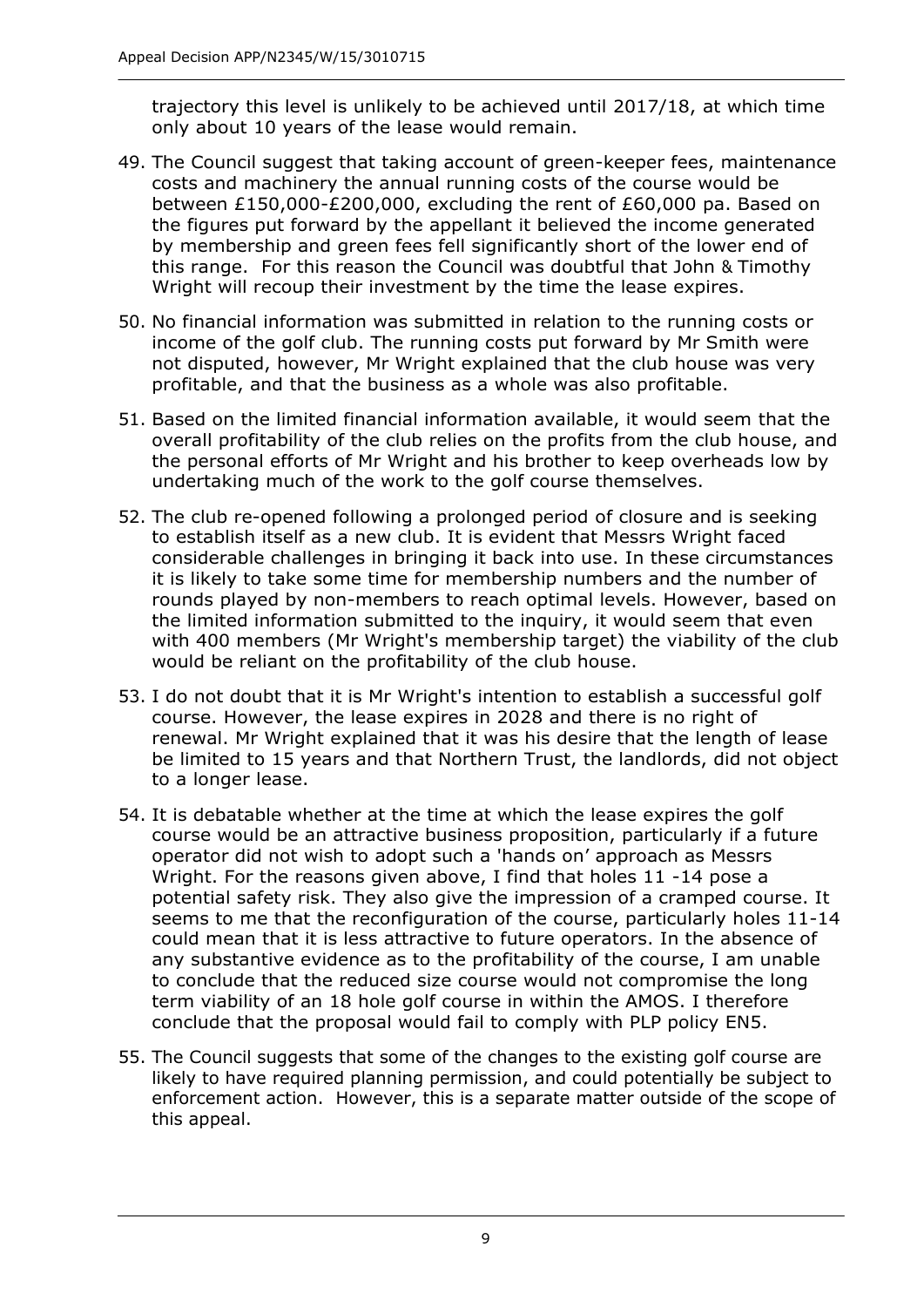## *Loss of Open Space*

- 56. The AMOS is valued as part of the local green infrastructure. Its purposes include the maintenance of the visual amenity and landscape character, to safeguard the environmental and open space resources and help protect Central Lancashire as a place with room to breathe whilst helping to maintain the distinctiveness of the adjoining neighbourhoods.
- 57. Whilst policy EN5 does not preclude development within the AMOS, it requires any proposals to comply with the specified criteria. I have found above that the proposal would significantly harm the character and visual amenity of the AMOS and the character of the surrounding neighbourhoods. It would also compromise the retention of the golf course in the long term. As such the proposal would fail to comply with policy EN5 of the PLP.
- 58. In addition, policy EN5 requires proposals to comply with policy EN2. This seeks to protect Green Infrastructure from development. It states that the loss of green infrastructure is only permitted where it is surplus to requirements; or the loss would be replaced by equivalent or better provision; or the development is for an alternative green infrastructure provision, the needs for which clearly outweigh the loss.
- 59. Whilst the site may be surplus to the needs of the golf club at the present time, it is clearly not surplus to the function of the AMOS. This matter was specifically addressed by the PLP inspector. He was of the opinion that although the land did not benefit from public access it had '….*continued amenity value as an undeveloped area within the interstices of an urban area'.*  He concluded that the land fulfilled the function of the AMOS as envisaged by the Core Strategy. I share this view, and on the basis of the evidence submitted to the inquiry, have no reason to reach a different conclusion.
- 60. The appellant submits that the overall reduction in green infrastructure would be limited in that 57 % of the site would comprise a public park and green corridors. Moreover, the recent revision to the PP $G<sup>3</sup>$  includes private gardens as part of green infrastructure. When these areas are included about 75% of the appeal site would represent Green Infrastructure. At the present time there is no public right of access to the appeal site. The provision of a public park, cycle routes and footpaths would therefore provide recreational opportunities that do not exist at present, together with arrangements for the long term management and maintenance of these areas.
- 61. At the present time the site comprises areas of woodland, smaller groups of trees, hedgerows and open grassland and is identified as semi-natural open space. Some of the grassland would be replaced with the proposed park by publicly accessible open space and other green infrastructure. The areas that are currently biodiversity rich, including the trees and ponds would remain. The proposal would also include measures that would be likely to be beneficial to biodiversity such as improvements to the existing ponds and ditch within and adjacent to the appeal site, the creation of wildflower meadows and the planting of native shrubs.

 $\overline{a}$  $3$  11 February 2016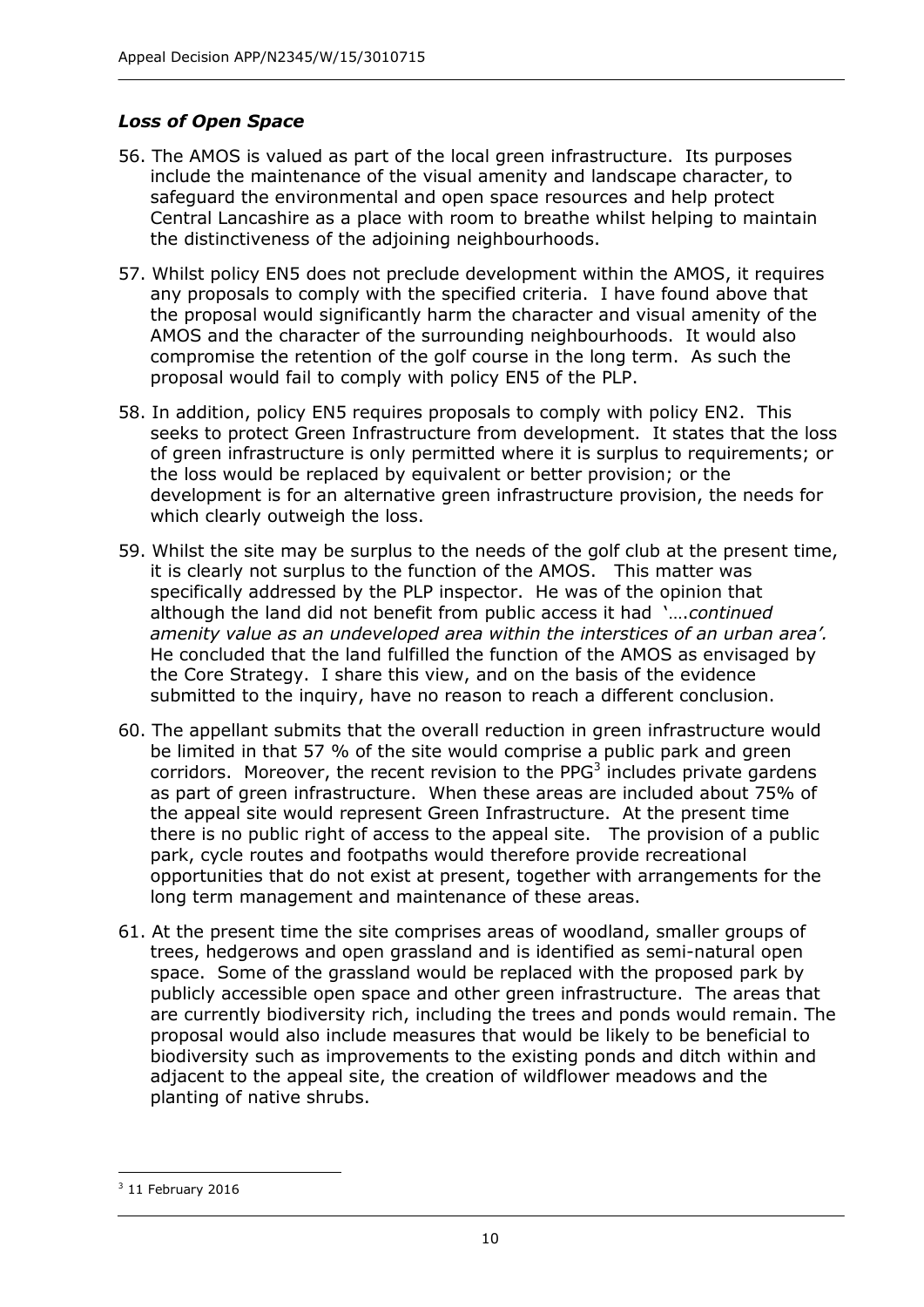- 62. Much of the existing open landscape would be replaced by residential development. Whilst this would include small areas of open space to the front of, or between, some of the dwellings it would not fulfil the same function as the AMOS. The public park, and to a lesser extent the landscaped area to the south east of the site, would continue to contribute to the role of the AMOS, and would provide benefits in terms of public access. Nevertheless, the areas of open space would be fragmented, and whilst the private gardens may potentially provide some benefits to biodiversity they would not contribute to the open space resource which Core Strategy policy 19 and policy EN5 seek to protect. Whilst the proposal may result in the loss of a relatively small proportion of the overall AMOS it would undoubtedly harm its overall character and function which is derived from the open nature of this landscape.
- 63. The Council's *Open Space, Indoor and Outdoor Sport and Recreation Study*  (2007) identified a surplus of natural /semi natural green space within this part of Preston. However, this was based on the population levels at that time and therefore when existing and planned increases in the population in this part of Preston are taken into account the extent of any over provision may be significantly reduced. Moreover, although the proposal would replace some of this semi-natural green space with an alternative form, there would be an overall loss of green infrastructure. This loss would not be replaced by equivalent or better provision.
- 64. Overall I conclude that the proposal would result in an unacceptable loss of open space and would fail to comply with Core Strategy policy 19 and PLP policies EN2 and EN5.

# *Housing Land Supply*

- 65. Paragraph 49 of the NPPF states that housing applications should be considered in the context of the presumption in favour of sustainable development. Relevant policies for the supply of housing should not be considered up-to-date if the local planning authority cannot demonstrate a five-year supply of deliverable housing sites against their requirements.
- 66. Amongst other matters, the NPPF encourages local planning authorities to ensure that their local plan meets the need for market and affordable housing and to identify a supply of deliverable sites sufficient to provide 5 years' worth of housing against their requirements. To ensure choice and competition in the market an additional buffer of 5% is required or, where there has been a record of persistent under-delivery, a buffer of 20% is required.
- 67. The assessment as to whether a Council is able to demonstrate a 5 year supply of housing land needs to take account of the housing requirement, any previous shortfall in delivery, whether any shortfall should be spread across the remainder of the plan period or made good in the first five years, the appropriate buffer, and the available housing land supply.
- 68. Core Strategy Policy 4 sets a minimum requirement of 534 dpa for Preston for the period 2010-2026 including an allowance for previous under delivery. The PLP seeks to identify and allocate sites to meet the housing requirements of the Core Strategy, and does not re-assess the need for housing identified within the Core Strategy.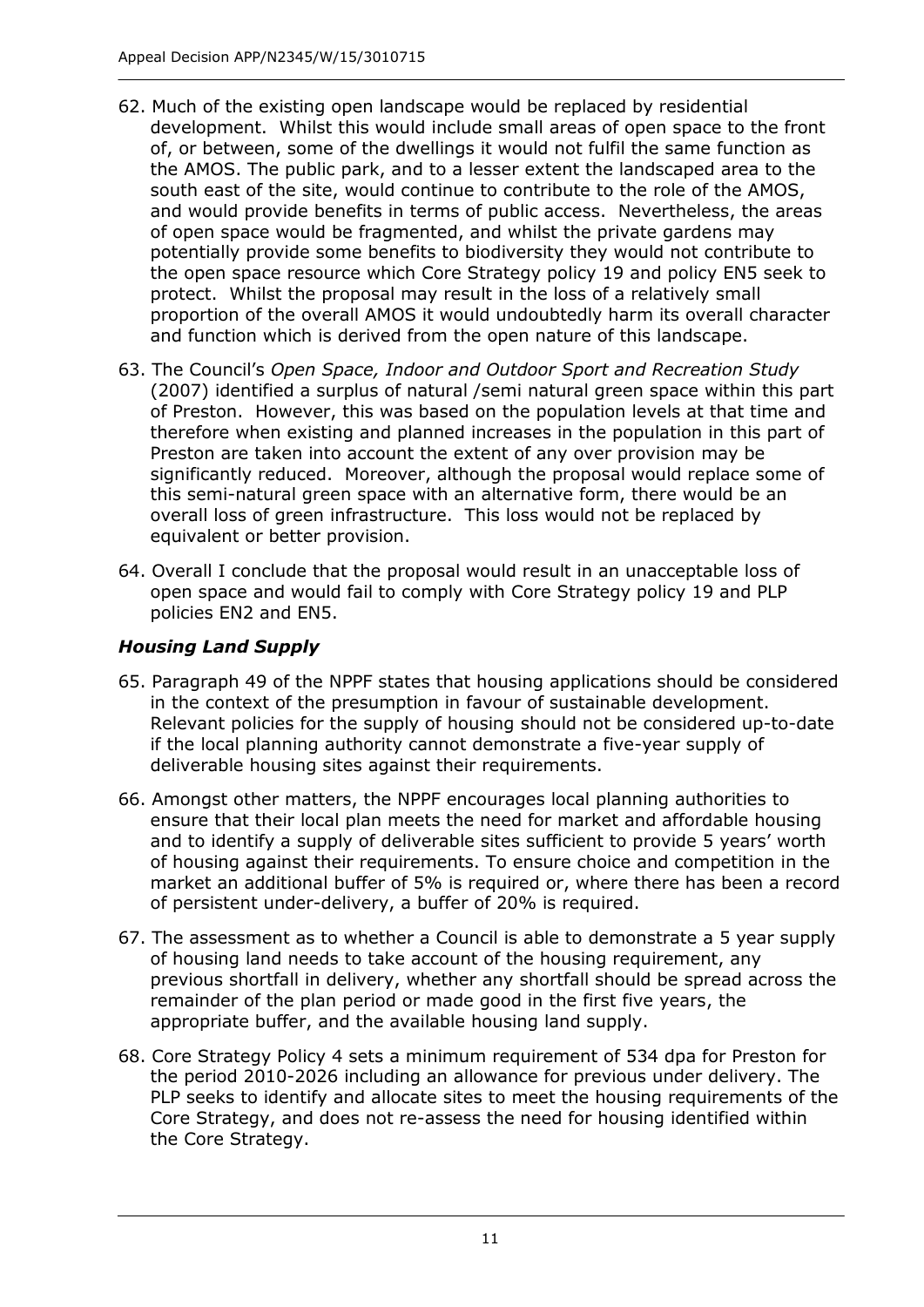*69.* The extent of the shortfall increased between the adoption of the Core Strategy and the PLP. Taking account of this additional shortfall the PLP Inspector found a housing requirement to be 608 dpa including a 5% buffer. He concluded that on the basis of an updated position statement in September 2014, there were sufficient sites allocated to provide a comfortable margin to ensure the delivery of at least 608 dwellings a year between 2014-19, and that this would also provide the potential to make up the prior under-supply in the first five year period should market conditions allow.

# *Empty Homes*

- 70. The Council's most recent *Housing Land Position Statement* (March 2015) confirms that during the period April 2010-March 2015 there were 1251 completions. Over the same period 596 long term empty homes were brought back into use. If these are added to the supply, when assessed against the Core Strategy housing requirement there is a shortfall of 823 dwellings.
- 71. The appellant considers that the inclusion of empty homes as part of the housing land supply effectively reduces the Core Strategy requirement which was a minimum requirement net of demolitions. Concern was also expressed that not all of the 596 properties within the Empty Homes Strategy were originally dwellings and therefore there is a risk of double counting.
- 72. Paragraph 51 of the NPPF states that local planning authorities should identify and bring back into residential use empty housing and buildings in line with local housing and empty homes strategies. PPG (ID 3-039-20140306) explains that any empty homes brought back into use and counted against the housing need must be supported by robust evidence by the local planning authority at the independent examination of the draft Local Plan. It specifically refers to the need to test the deliverability of the strategy and to avoid double counting.
- 73. The PLP inspector assessed the empty homes as counting against the housing need, and not as an alteration to the housing requirement. It is evident from his report that he took a cautious approach to the inclusion of empty homes with the guidance within the PPG in mind. He was clear that if empty homes brought back into use were to be counted against housing need, as if they were new dwellings, there should be robust evidence that such dwellings were not counted as part of the existing stock when the overall need for dwellings was calculated.
- 74. He observed that there had been a steady decline in the number of long-term empty homes since 2009 matched by a noticeable increase in the numbers of homes brought back in to use. Furthermore, a report by NLP for the then NW Regional Assembly clarified that household projections took no account of supply side factors. In addition, DCLG tables in respect of the total housing stock and empty housing stock showed that the vacancy level, which had previously been consistently above 4%, had declined to 3.62% in 2013/14.
- 75. Taking all of the relevant information into account, he concluded that the Council's evidence was as robust as might reasonably be expected and that the 498 dwellings brought back into use since 2006 could be counted as additions to the housing stock thereby reducing the extent of the under-supply. He also agreed that there should be an allowance of 375 dwellings for the period 2014- 19 for bringing back into use long-term empty homes within the existing urban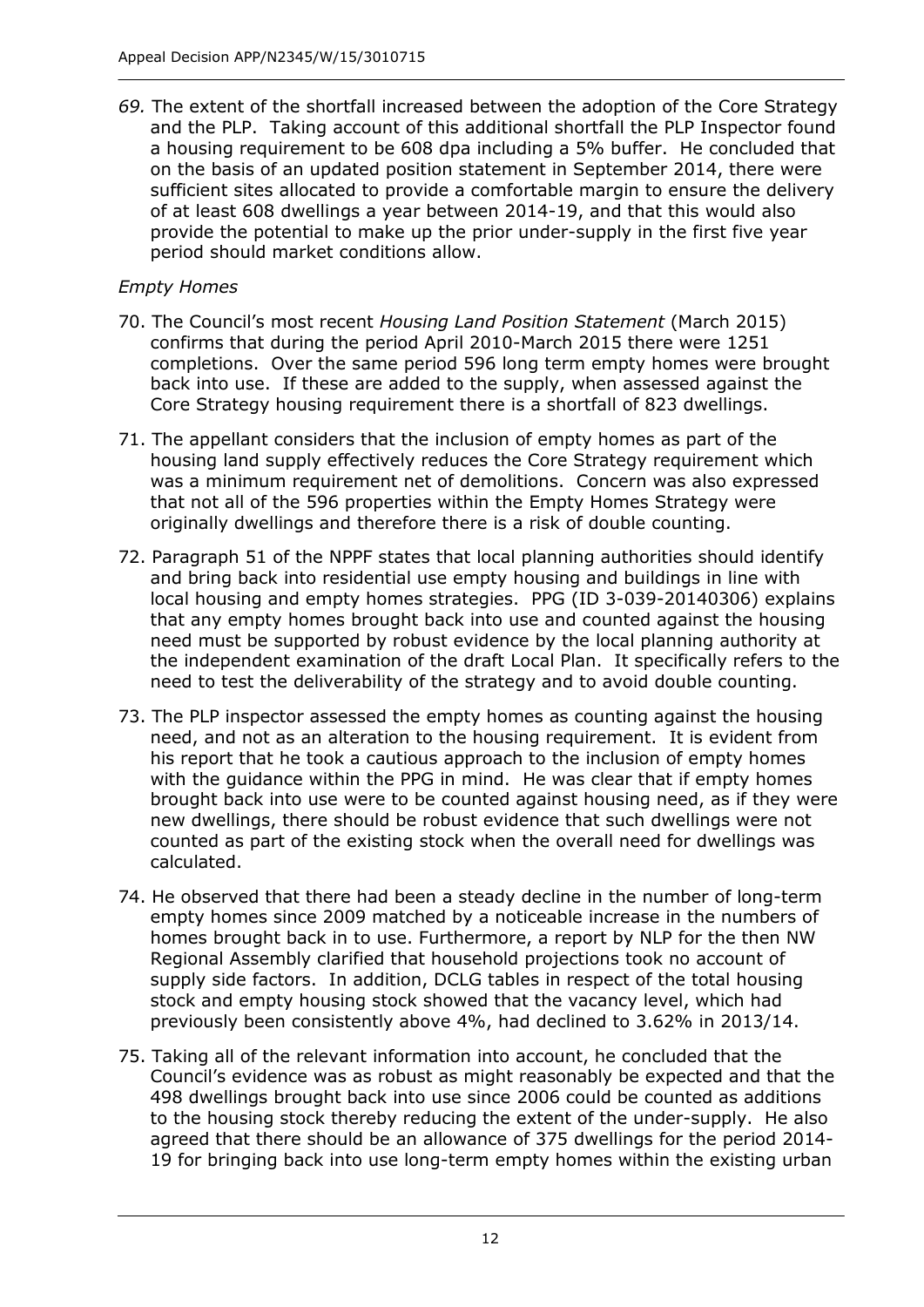area. These conclusions are reflected in the PLP which was adopted in July  $2015^4$ .

- 76. The evidence in relation to the 498 dwellings was considered in detail by the PLP inspector at the time of the EIP. The fact that some of the evidence was dealt with by way of written submissions does not detract from the robustness of the EIP process. To adopt an alternative approach to the inclusion of these empty homes would alter the overall housing requirement, and in the absence of any substantive new evidence would undermine the housing strategy within the PLP which seeks to meet the housing requirement of the Core Strategy based on the inclusion of long term empty homes.
- 77. The appellant suggests that some of the 98 dwellings added since the EIP could be subject to double counting. Reference was made to the Council's Empty Homes Strategy, this cites the Windsor Castle Public House as an example. The appellant suggests that this would have required planning permission and therefore could have been counted both as a long term empty homes as well as homes delivered by way of planning permission. On behalf of the Council, Mr Molyneux confirmed that this was not the case and the empty homes included in the Council's housing supply did not include properties with planning permission. Therefore the inclusion of these dwellings accords with the advice within the PPG and the provisions of the PLP.
- 78. Section 38(6) of the Planning and Compulsory Purchase Act 2004 requires that applications for planning permission must be determined in accordance with the development plan, unless material considerations indicate otherwise. Therefore since the PLP inspector clearly gave detailed consideration to the issue of empty homes in the absence of any compelling new evidence an allowance for empty homes should be included in the housing land supply in accordance with the PLP Inspector's report and paragraph 5.12 of the PLP. On this basis I consider that the shortfall should be reduced by 596 dwellings.

# *Shortfall*

- 79. The Council propose that the shortfall should be spread over the remainder of the plan period, whereas the appellant believes that the shortfall should be added to the five year requirement. PPG<sup>5</sup> advises that any shortfall should be dealt with within the first five years of the plan period where possible. This approach (Sedgefield) would be consistent with the aim of the NPPF objective to significantly boost the supply of housing. It is also favoured by the Secretary of State in most appeal decisions because it deals with the issue of past delivery failures promptly over the short-term. However, PPG does not preclude spreading the shortfall over the remainder of the plan period.
- 80. The PLP inspector considered both approaches. Core Strategy policy 4 states that prior under-provision should be made up over the remainder of the plan period, namely 2010-2026, which covers the entire period of the PLP. The PLP inspector considered that it would not be logical to apply a different approach to the under-supply that had arisen since 2011 to that which occurred earlier. He noted that the constraints to the delivery of housing were primarily due to market considerations rather than the result of there being insufficient land either with planning permission, or allocated sites within the local plan. On this

 $\overline{a}$ <sup>4</sup> PLP para 5.3

<sup>5</sup> Paragraph ID 3-035-20140306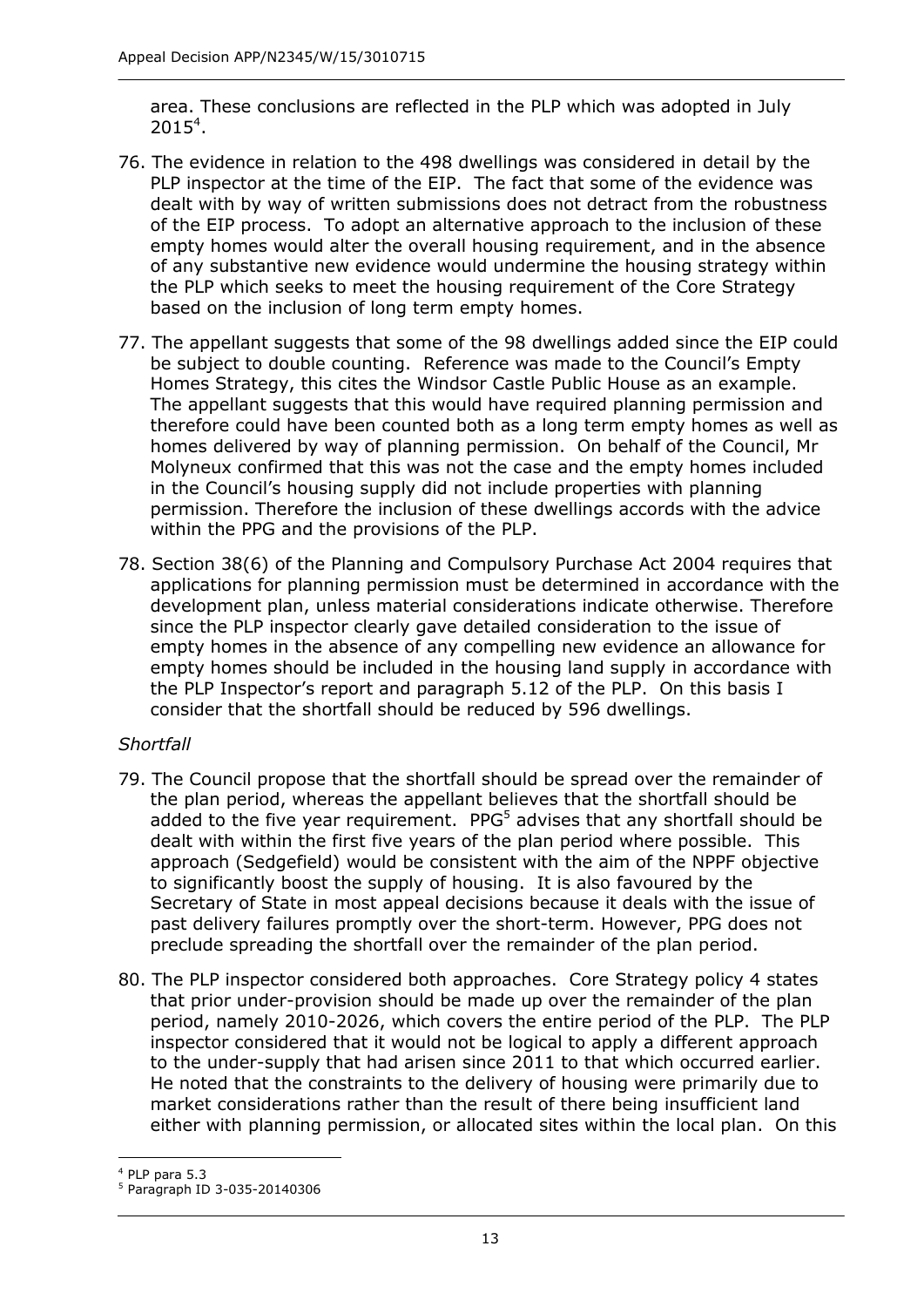basis he concluded that the shortfall should be spread over the entire plan period.

- 81. Notwithstanding the views of the PLP inspector, the appellant considers this approach to be inconsistent with the aim of the Core Strategy to meet the shortfall as soon as possible. Clause b) of policy 4 states that if, over the latest 3 year review period, any targets relating to housing completions or the use of brownfield land are missed by more than minus 20%, the phasing of uncommitted sites will be adjusted as appropriate to achieve a better match and/or other appropriate management actions taken; provided this would not adversely impact on existing housing or markets within or outside the Plan area.
- 82. The Council consider that the PLP provides for the adjustment required by clause b). As set out at policy HS1, the PLP allocates sufficient land for 8,637 houses in addition to housing commitments established through planning permissions on unallocated sites. Of these 5,800 are expected to be completed in the plan period, but there is also capacity within the North West Preston Strategic Allocation for the construction of 2,837 dwellings as and when required. Evidence submitted to the inquiry indicates that the necessary infrastructure for the delivery of these dwellings is progressing. Whilst the Council's timetable for the delivery of this infrastructure would seem to be somewhat optimistic, the submitted evidence suggests that the necessary infrastructure is likely to be in place to enable the delivery of these dwellings during the plan period. I therefore consider that the Council has taken steps to fulfil the requirements of Core Strategy policy 4b), and therefore policy 4b) does not in itself justify the Sedgefield approach.
- 83. The Council's housing strategy relies on a number of strategic sites. In some cases these require significant infrastructure such as the East-West link road and the Preston Western Distributor. The Council stated that some development could be accommodated within these areas in advance of the provision of this infrastructure, nevertheless the delivery of such infrastructure provides further justification for spreading the shortfall over the remainder of the plan period.
- 84. It would be preferable to make good past deficiencies as soon as possible. Nevertheless, having regard to the particular circumstances within Preston, including market conditions, the reliance on strategic sites and the reduction in the extent of the shortfall since the time of the EIP<sup>6</sup> I have no reason to reach a different to the PLP inspector. On the basis of the evidence submitted to the inquiry, I conclude that spreading the shortfall over the remainder of the plan period to be an acceptable approach towards housing delivery and entirely consistent with the Core Strategy and PLP.

# *Buffer*

- 85. The Council submits that it does not have a persistent record of under-delivery and therefore the additional buffer required by paragraph 47 of the NPPF should be 5% rather than 20% as advocated by the Appellant.
- 86. PPG advises that when assessing whether there has been a persistent record of under delivery it is preferable to look at a complete economic cycle. In the

 $\overline{a}$ <sup>6</sup> The shortfall declined from 1,251 in April 2014 to 1,111 by April 2015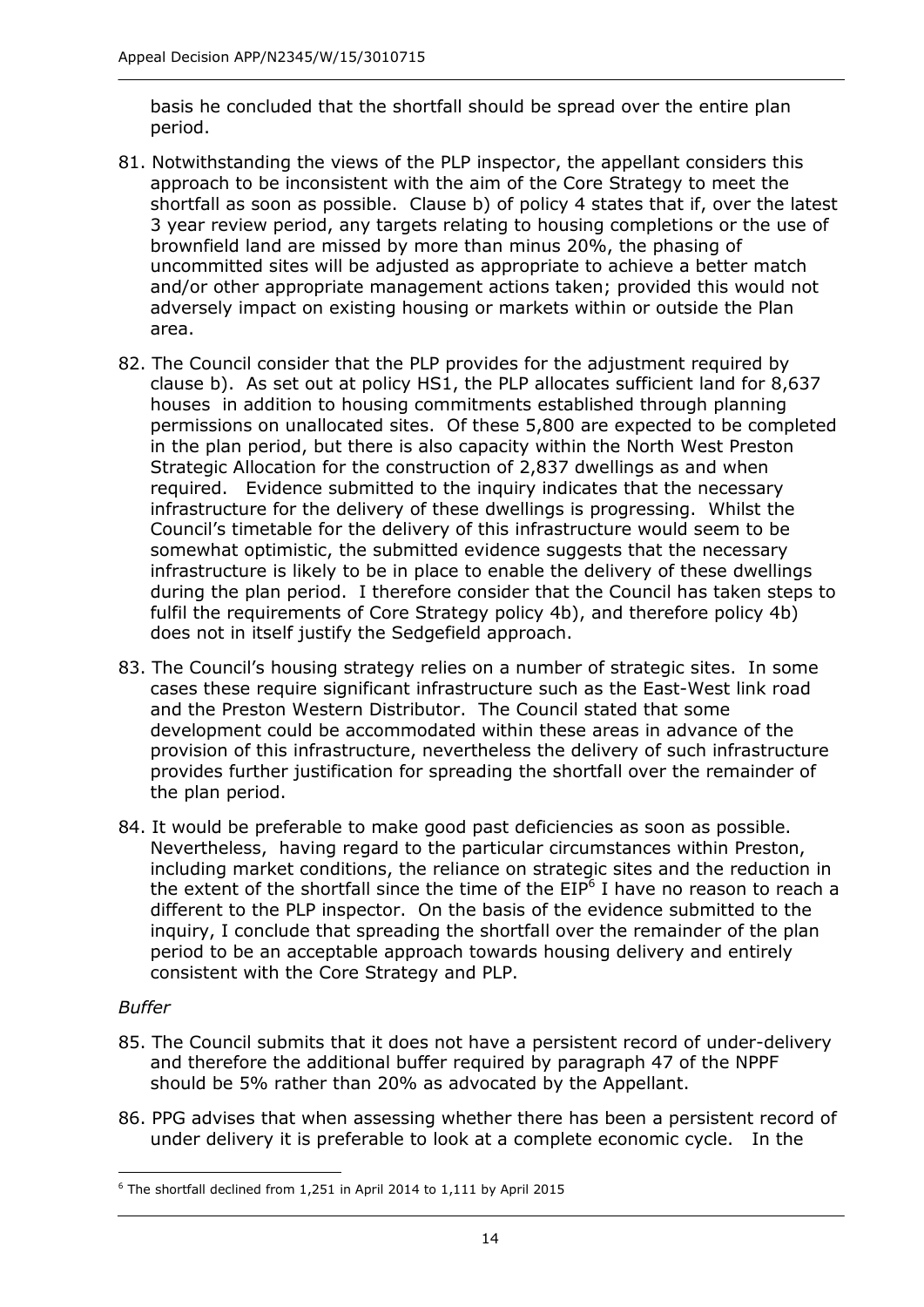context of this advice, the Council suggest that a 10 year period is appropriate. This is the period used by the PLP inspector, and I consider it to be an appropriate time scale.

- 87. The PLP inspector found that there had only been 4 years since 2003 (2004/5 2007/8) in which the completion rate had been above the RSS requirement. He concluded that this did not represent persistent under-delivery by the strict (dictionary) definition of the term. He concluded that in these circumstances a 5% buffer would be sufficient to meet Government policy objectives on land supply.
- 88. Since the EIP there has been an additional year of completions. The latest Housing Land Position Paper indicates that 613 dwellings were added to the supply during 2014-15. This comprised 515 new build and 98 long term empty properties brought back into use. Thus the number of completions exceeded both the Core Strategy requirement of 534 and the PLP figure of 608.
- 89. The Council further advise that recent monitoring indicates that the trajectory for the current monitoring year is broadly in line with expectations. Therefore if long term empty homes are taken into account, the annual housing requirement was met 4 times during the 10 year period up to April 2015. In my view this does not represent a pattern of persistent under-delivery and a 5% buffer should apply.
- 90. I am aware that at an appeal in Grimsargh<sup>7</sup> in April 2014 the Council accepted that a 20% buffer should apply and that any shortfall should be made good in the next five years. Moreover, the Council expressed a similar view at the time at which the application in relation to this appeal was determined in October 2014. Nevertheless, these views pre-date the adoption of the PDP. On the basis of the evidence submitted to this inquiry I conclude that a 5% buffer is appropriate.

# *Housing Land Supply*

- 91. The housing land supply includes sites with planning permission or a resolution to grant permission, sites allocated within the PLP, an allowance for student accommodation and an allowance for empty homes brought back into use. On this basis the Council submits that it has a housing land supply of 3467 dwellings. The appellant suggests that the deliverable supply is 2634 dwellings. The differences relate to the deliverability of individual sites (556 dwellings), and the inclusion of an allowance for empty homes. For the reasons given above, I consider an allowance for empty homes in accordance with the PLP is appropriate.
- 92. Footnote 11 of the NPPF states that to be considered deliverable, sites should be available now, offer a suitable location for development now, and be achievable with a realistic prospect that housing will be delivered on the site within five years and in particular that development of the site is viable. The parties generally agree that 30 dpa is a reasonable development rate for Preston. On the basis of the evidence submitted to the PLP examination, this is due to market conditions rather than the supply of housing land.

 $\overline{a}$ <sup>7</sup> Appeal Ref:APP/N2345/A/13/2208445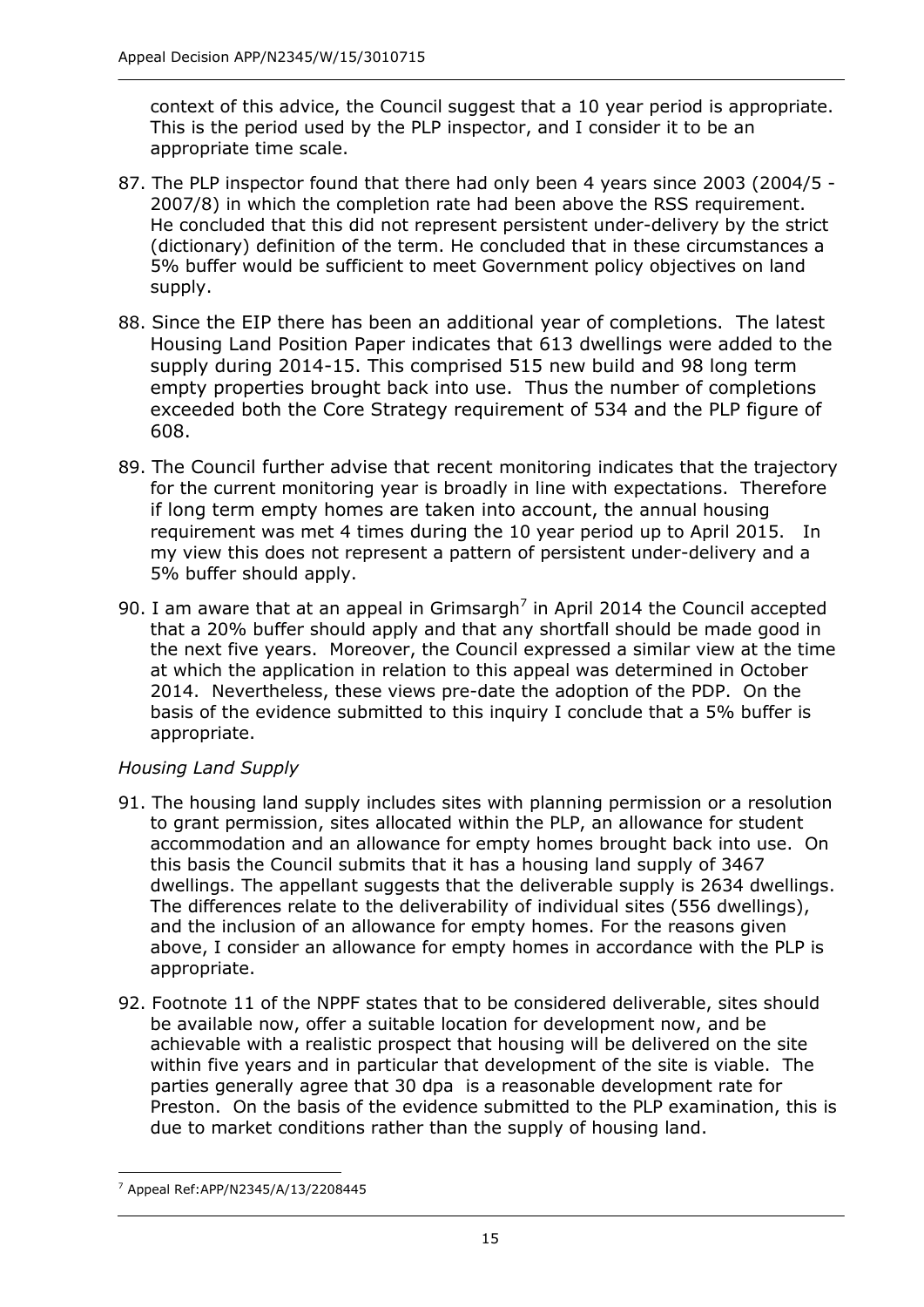- 93. *Argyll Road* This is an allocated site within the PLP. Part of the site is owned by the Council and is used by the Neighbourhood Services department. This use includes the use of the site by vehicles and plant associated with refuse collection and street cleaning. The remainder of the site is used by Preston Bus. The Council anticipate that 60 dwellings will be delivered in the next five years on the part of the site occupied by the Council. The appellant submits that no dwellings will be delivered due to the need to relocate the existing use and perhaps address any on-site contamination.
- 94. The site comes within the Housing Zone agreed in March 2015 where simplified planning arrangements apply. The Housing Zone bid required the Council to demonstrate the viability and deliverability of dwellings within it, and the funding arrangements require the dwellings to be delivered by 2020. The Council acknowledge that there is some slippage in the programme and accept that the first dwellings are now likely to be delivered in 2018/19.
- 95. The Council is working with a development partner and a feasibility study is currently being commissioned. It explained that it had agreed a timetable for delivery with the HCA. Moreover, it stated that it is the only suitable major Council owned site, and as such is a priority for members who are keen to deliver affordable housing on it. Although the site is not immediately available in that it is currently occupied, taking account of the incentive for the Council to deliver dwellings within the Housing Zone in the next five years, the agreed timetable for delivery and its commitment to providing affordable housing on this site, I consider that Council's trajectory is realistic.
- 96. *St Joseph's Orphanage* This is a grade II listed building situated within the Housing Zone. The Council anticipate 81 dwellings will be delivered on this site in the next five years, whilst the appellant considers that no dwellings will be delivered.
- 97. Planning permission for this site was granted in 2004. I understand that some minor works were commenced and that the permission remains extant. The appellant suggests that there may be viability issues with the scheme. The Council explain that it is in discussions with the owner and the HCA. There has also been interest from other potential investors. The Council has commissioned a development appraisal of the approved scheme to inform these discussions.
- 98. The site is available and benefits from planning permission and there is no clear evidence to suggest that the site is no longer viable. NPPF Footnote 11 states that sites with planning permission should be considered deliverable until permission expires, unless there is clear evidence that schemes will not be implemented within five years. The Council is currently taking steps to bring the scheme forward. Moreover, due to its location within the Housing Zone there is an expectation that it will be delivered in the next five years. Therefore having regard to footnote 11 of the NPPF I am satisfied that there is a reasonable prospect that the site will be delivered in the next five years.
- 99. *Sharoe Green Hospital* The Council anticipates 55 dwellings will be delivered on this site within the next five years and the appellant believes that no dwellings will be delivered. Reserved matters were approved in 2006, but no dwellings have been completed since 2009-2010. The original development company has been dissolved. At the PLP examination the Council stated that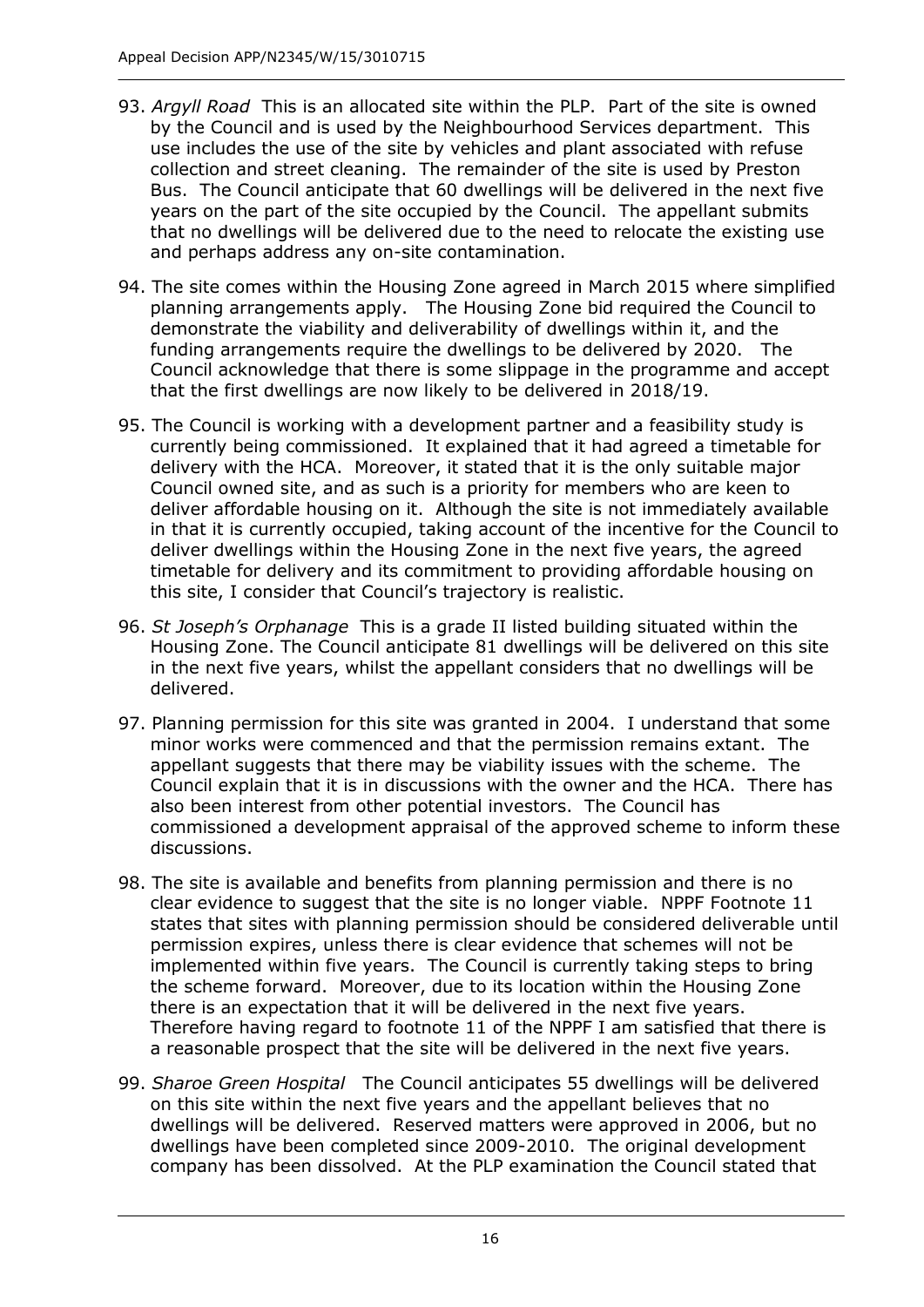the site had been purchased and there was a commitment to progress matters. However, to date there has been no further progress. The Council's housing trajectory indicates that the first dwellings will be delivered in 2018/19. In the light of the extant planning permission, and the fact that there are no outstanding conditions to be discharged, I see no reason why, despite the lack of progress to date, this could not be achieved.

- 100. *Former Tulketh Community Sports College* This is an allocated site within the PLP and comes within the Housing Zone. It is currently vacant and is owned by the County Council. The Council expects the site to deliver 44 dwellings whilst the appellant anticipates a maximum of 30 dwellings. It was previously anticipated that the development of the site would commence in 2016, however, the Council explained that due to the need to relocate a phone mast the programme has slipped. There is no dispute that the site is available or suitable, and given the number of dwellings proposed, should there be further slippage in the Council's trajectory and the first dwellings not be completed until 2018/19, I consider that it would still be possible to provide the 44 dwellings proposed within the next five years.
- 101. *Winckley Square* The Council expects 153 dwellings to be delivered in the next five years, the appellant believes that no dwellings will be delivered. This site comprises four buildings. Planning permission was granted for the conversion of one of the buildings, Lancashire House, in 2008 but has since expired. The appellant advises that the site is currently being marketed for either residential or office purposes. Two of the other buildings are owned and/or occupied by Lancashire County Council. The site forms part of the Housing Zone, and planning permission may not be required, or alternatively could be subject to simplified planning procedures. The Council advise that it is currently agreeing the viability of the site, but that the costs to date appear to be realistic.
- 102. The Council needed to submit robust information as part of the Housing Zone bid to demonstrate that it amongst other matters it had the capacity to deliver the dwellings within the Housing Zone. I consider that the inclusion of this site within the Housing Zone means that there is a realistic prospect that it will come forward for housing purposes. However, given that some of the buildings are still occupied and in the absence of a clear timetable for delivery, I consider that the first dwellings are unlikely to be delivered before 2017/18. Therefore on the basis of the evidence submitted to the inquiry the number of dwellings delivered by this site should be reduced by 30.
- 103. *Cottam Hall* Outline planning permission for 1,094 dwellings was granted in March 2013. It is a phased development and full planning permission for Phase 1, comprising 104 dwellings was granted in August 2013. In the 2014/15 period 24 dwellings were completed, and the appellant acknowledges that the remaining 80 dwellings within this phase should be built out by 2017/18. Phase 2 is due to commence this year, whilst phase 4 is due to be marketed in 2016/17.
- 104. The Council anticipate 344 dwellings will be delivered across the entire site within the next five years, whilst the appellant suggests that 300 dwellings is more realistic. The difference between the parties relates to the inclusion of affordable housing within the housing trajectory. This adds between 5 and 12 dpa, with the higher number toward the end of the five year period when all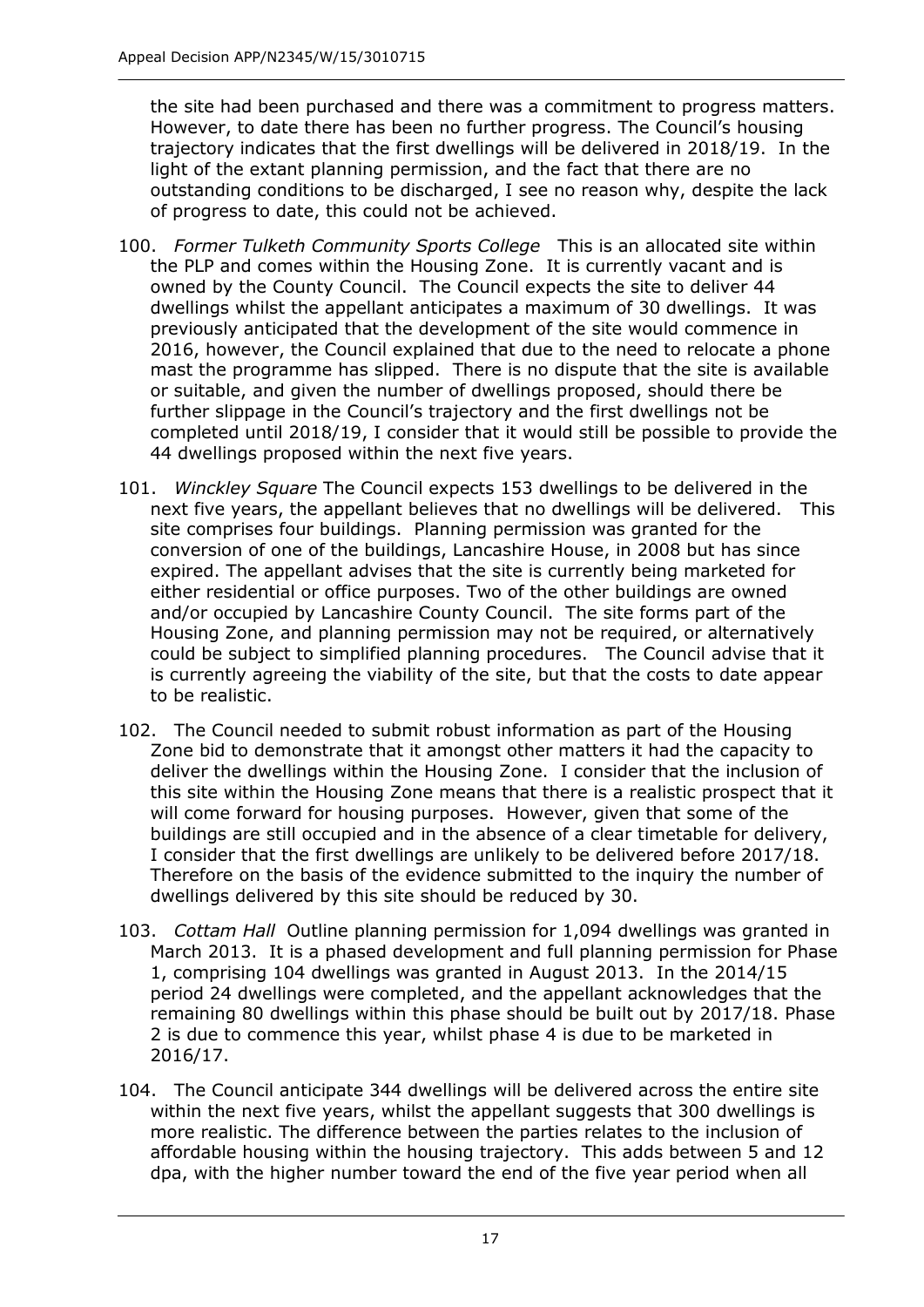three phases are operational. As explained above, the usual delivery rate of 30dpa is a function of market conditions. The proposed affordable housing is unlikely to be subject to the same market constraints, and therefore I do not consider its inclusion to be unreasonable. I therefore consider the Council's trajectory to be achievable.

- 105. *Land North of Eastway* The Council expect the delivery of 90 dwellings, the appellant believes only 83 will be delivered. The difference between the parties relates to year three, where the appellant considers only 23 houses will be delivered, but the Council assumes 30. The difference relates to 7 dwellings, and there is no compelling evidence to indicate that a total of 30 dwellings could not be achieved in year 3.
- 106. *Whittingham Hospital* This is a phased development. At the time of the inquiry a reserved matters application in relation to Phase 2 had not been submitted, and the Council accepted that there was likely to be a 6 month slippage in the HCA timetable. For this reason the appellant suggests that only 15 dwellings will be delivered on phase 2 in 2017/18, whilst the Council has assumed 32. In addition, as with Land North of Eastway and Cottam Hall the Council's trajectory includes the delivery of affordable housing. For the same reasons given in relation to those sites I consider that this allowance is justified.
- 107. In the absence of a reserved matters application for Phase 2 I consider that it is unrealistic to anticipate a full year of completions in 2017/18. Therefore the delivery for this period should be reduced by 16 dwellings.
- 108. *Inglewhite Road and the Former Riding Depot* The Council assumes that each of these sites will deliver 90 dwellings within the next five years, whereas the appellant assumes that 83 dwellings will be delivered. Both sites benefit from outline planning permission, but in neither case has a reserved matters application been submitted. The difference between the parties is fairly small amounting to 7 dwellings over the period up to 2019/20. Given that these are both sites with planning permission, I do not consider that there is clear evidence that the Council's trajectory will not be achieved in respect of these sites.
- 109. *Victoria House* This is a former office block. The Council confirmed in October 2013 that Prior Notification was not required for the conversion of the building to residential use. The Council consider that 69 dwellings will be delivered on this site over the next five years, with the first dwellings delivered in 2016/17. Evidence submitted by the appellant indicates that the property is currently being marketed for office purposes ${}^{8}$ . In the absence of any clear evidence to the contrary, I am not convinced that the site is available for housing at the present time and therefore it should be excluded from the housing land supply.
- 110. Overall, I conclude that the Council's housing land supply should be reduced by 115 dwellings<sup>9</sup>, providing a housing land supply of  $3,352$ .

 $\overline{a}$  $8$  Doc 15

<sup>&</sup>lt;sup>9</sup> Whittingham Hospital, Winckley Square & Victoria House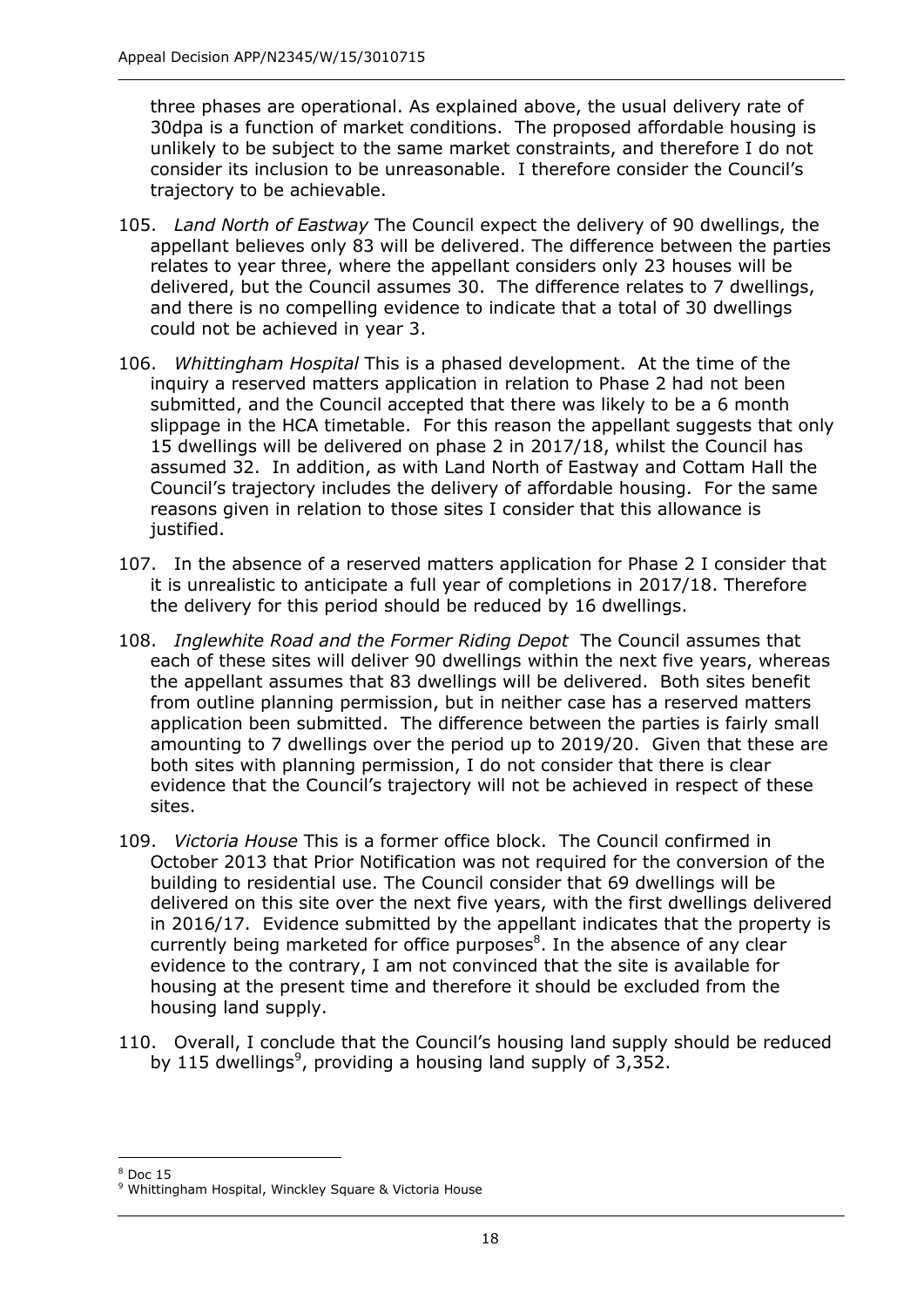# *Overall Conclusion on Housing Land Supply*

111. If the previous under-delivery is spread over the remainder of the plan period the five year housing requirement is for 3,045 dwellings. When a 5% buffer is added a five year housing land supply sufficient for 3,197 dwellings is required (639dpa). I therefore conclude that the Council has demonstrated that it currently has a housing land supply sufficient to deliver 5.24 years of housing.

# *Other Matters*

112. The Core Strategy aims to significantly increase the supply of affordable housing across the area. The submitted Unilateral Obligation proposes to provide 30% of the proposed dwellings as affordable houses in accordance with Core Strategy policy 7. Since the adoption of the Core Strategy the number of affordable homes completed represents 12% of total completions which is significantly below the target of 30%. Although there a number of affordable homes coming forward on allocated sites and sites with planning permission, the contribution of the appeal site towards meeting the need for affordable housing weighs in favour of the proposal.

# *Sustainability*

- 113. The NPPF sets out a presumption in favour of sustainable development. Paragraph 6 explains that regard must be had to the Framework as a whole in determining what the concept of sustainability means in practice.
- 114. Economically, the development would bring short-term advantages in respect of jobs. In the longer term it would increase household spending in the area, and would support economic growth through the provision of housing and the creation of jobs in local services to meet the additional demands arising from the development. Whilst the proposal would also generate a financial contribution through Council Tax income, New Homes Bonus payments and CIL contributions, the Council Tax income would be used to fund services required by future residents and the CIL contributions would be used to mitigate the effect of the proposal on infrastructure.
- 115. The proposal would contribute to the social role of sustainability through the provision of housing, including affordable housing. The provision of a public park and rights of way within the site would also bring social benefits to future residents and the local community.
- 116. The site is situated within a sustainable location, and would be accessible to public transport, schools, community facilities and shops. Therefore occupants would not be unduly reliant on the use of cars for their journeys.
- 117. It is accepted by the Council that, subject to the proposed mitigation measures the proposal would not have an unacceptable impact on protected species on the site. Based on the evidence submitted to the inquiry I have no reason to reach a different conclusion. Moreover, some of the biodiversity measures proposed, including improvements to the four existing ponds and ditch located within and adjacent to the appeal site; the creation of wildflower meadows and the planting of native shrubs, would be beneficial to flora and fauna.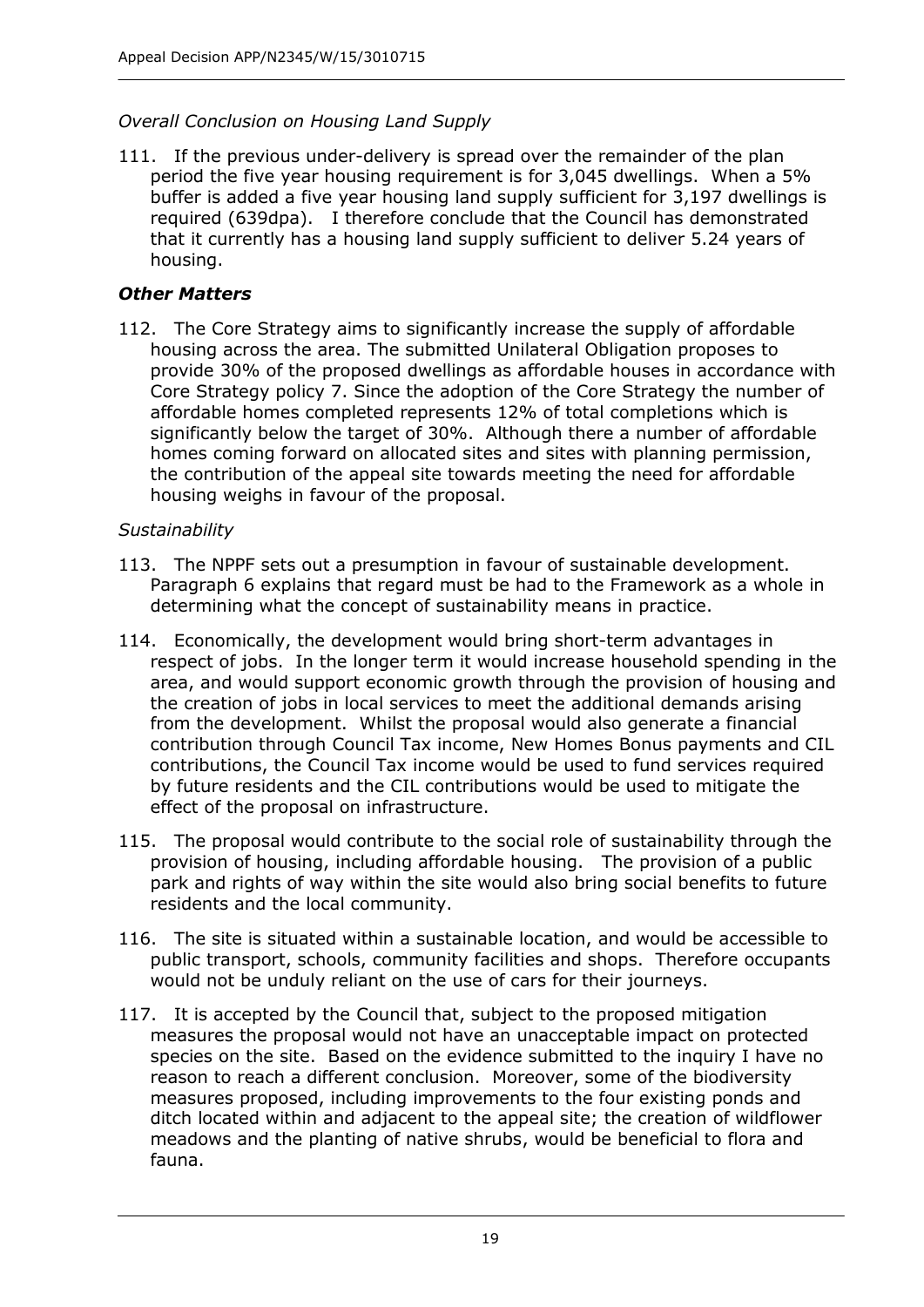118. However, balanced against these benefits the proposal would give rise to substantial harm to the AMOS and the distinctive character of the surrounding neighbourhoods. The proposal also fails to demonstrate that it would ensure the long term retention of the golf course, and there would be a loss of open space within the AMOS. Looked at in the round the proposal would not be environmentally sustainable and therefore looked at in the round would not represent sustainable development.

# **Conclusion**

- 119. Paragraph 49 of the NPPF states that proposal for housing should be considered in the presumption in favour of sustainable development. For the reasons given above, I have found that the proposal would not represent sustainable development and therefore this presumption does not apply. Moreover, the Council is able to demonstrate a five year housing land supply and therefore the development plan policies, including those within the recently adopted PLP can be considered up to date.
- 120. The proposal would provide a number of benefits, including the provision of market and affordable housing, public access to part of the site, and improved pedestrian and cycle links. However, it would significantly harm the distinctive character of the surrounding neighbourhoods, and the landscape character and visual amenities of the AMOS. In addition it would result in the loss of part of the AMOS contrary to PLP policy EN5. Overall the proposal would fail to comply with the policies and aims Core Strategy and the PLP.
- 121. For the reasons given above I conclude that the appeal should be dismissed.

*Lesley Coffey* 

INSPECTOR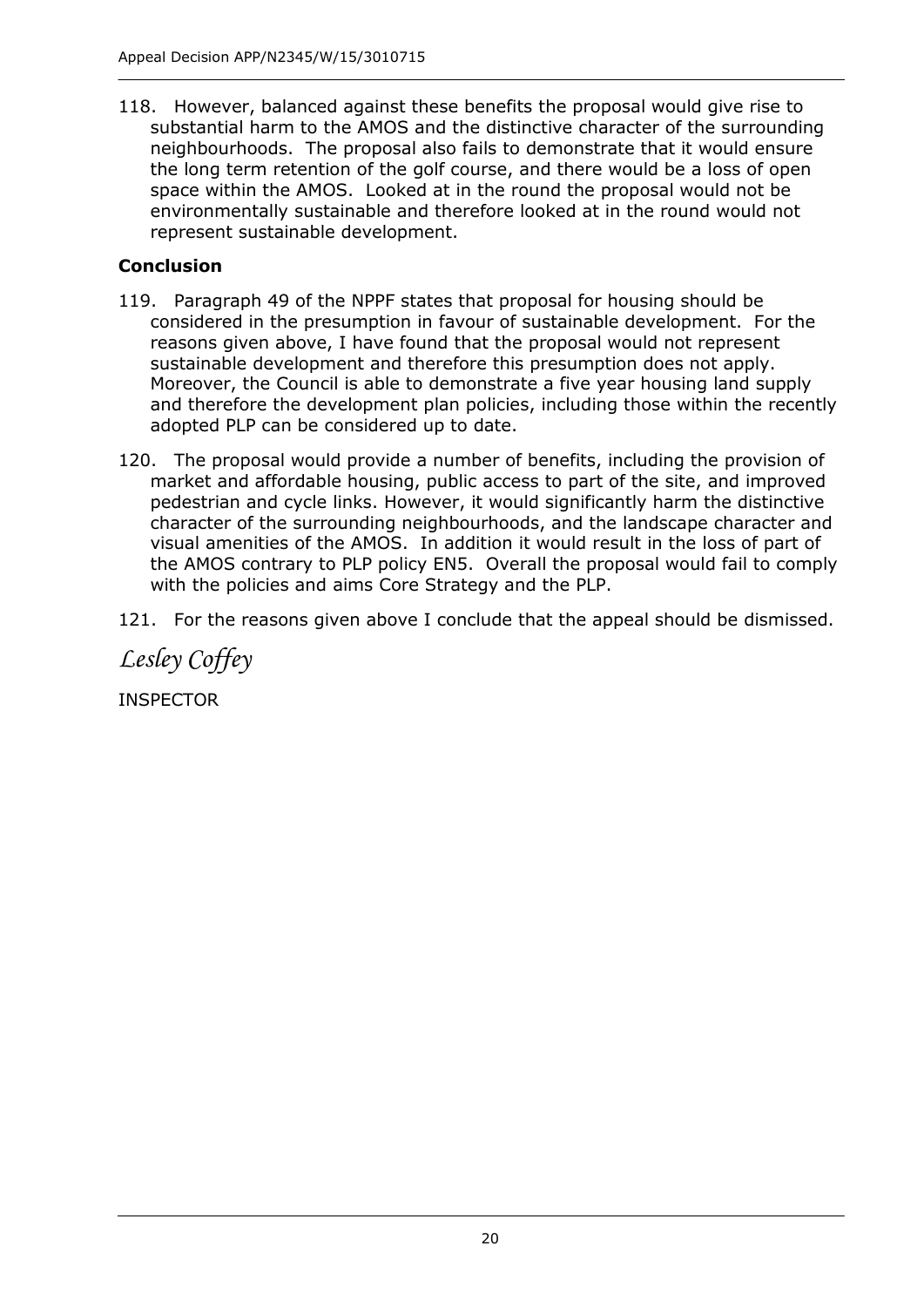# **APPEARANCES**

#### FOR THE LOCAL PLANNING AUTHORITY:

Giles Cannock **Of Counsel** 

Instructed by Alison Rowland, Solicitor for Preston City Council

Jonathon Gaunt Mark Smith Cathy Edy Michael Molyneux Jane Healy Brown Golf Course Architect Smith Leisure Landscape Consultant Planning Officer Preston City Councol Planning Consultant

#### FOR THE APPELLANT:

He called

Roger Lancaster **Counsel** 

Instructed by De Pol Associates

He called John Wright David Appleton Colin Crosthwaite Neil Allen Alexis De Pol Ingol Village Golf Club Landscape Consultant Crosthwaite Leisure Property Specialts Neil Allen Associates Planning Consultant

#### INTERESTED PERSONS:

| Mr Ellison | Ingol Golf Village Residents Association |
|------------|------------------------------------------|
| Mr Brookes | Local resident                           |
| Mr Brown   | Local Resident                           |

#### DOCUMENTS

- 1 Council letter dated 7 December 2015 notifying interested parties of arrangements for the inquiry
- 2 Mark Smith Rebuttal Proof
- 3 Michael Molyneux Rebuttal Proof
- 4 Safety Cone diagrams – Holes 6,7 & 8 and 14 & 15 submitted by the Council
- 5 Landscape Officer Comments submitted by the Appellant
- 6 CIL Compliance Note submitted by the Council
- 7 Alan Brookes Submission
- 8 Bruce Ellison Submission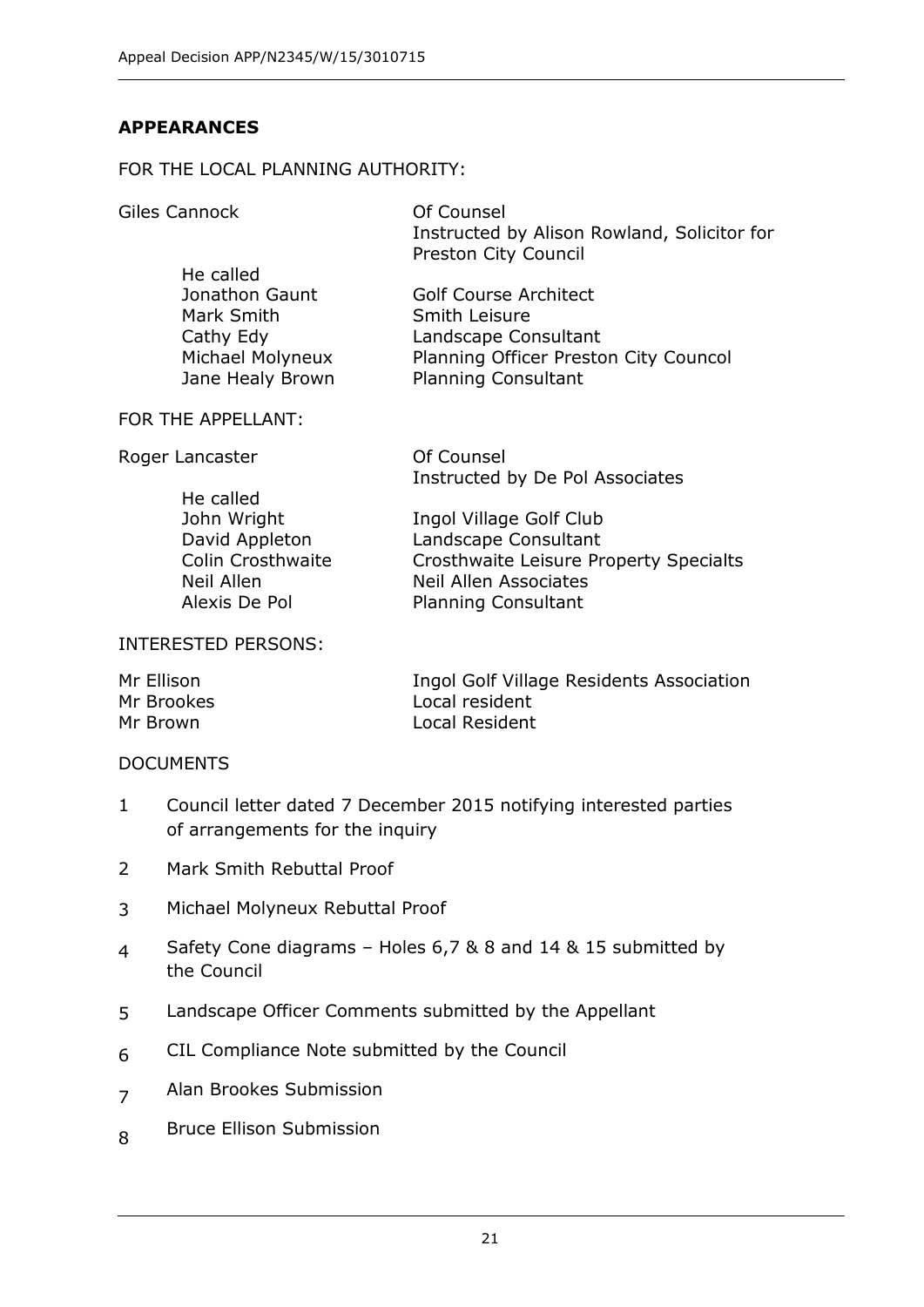- 9 Tim Brown Submission
- 10 Assessment of disputed five year housing land supply sites  $(ID1)^{10}$
- 11 Plan showing location of North West Preston sites with planning permission submitted by the Council (ID2)
- 12 Planning Permission Ref: 06/2013/0349 Land North of Eastway and South of Durton Lane (ID3)
- 13 Details of reserved matter application – Land North of Eastway and South of Durton Lane (ID4)
- 14 Reserved Matter Application Ref: 06/2015/0769 (ID5)
- 15 Marketing details Victoria House(ID6) submitted by the Appellant
- 16 Sport England comment on application(ID7) submitted by the Council
- 17 Extract from Assessing needs and opportunities guide for indoor and outdoor sports facilities submitted by the Council (ID8)
- 18 Golf Course projects from Gaunt Golf Design website (ID9)
- 19 Safety Cone diagrams (original Holes ) Holes 1 & 18, hole 4, hole 5, holes 6 & 7, holes 8 & 9, hole 10, hole 11, hole 12, hole 16, hole 17 submitted by the Appellant (ID10)
- 20 Schedule of dwellings and footpaths within safety cones submitted by the Appellant (ID11)
- 21 Safety Cones in respect of new holes 6, 7, and  $11,12,13$   $&14$ <sup>11</sup> submitted by the Appellant (ID12)
- 22 Safety Cone holes 6 &  $7^{12}$  submitted by the Appellant (ID13)
- 23 Ingol Village Golf Club Membership detail's ( extracted from website) submitted by the Council (ID14)
- 24 Draft Planning Conditions submitted by the Council
- 25 Unilateral Undertaking
- 26 CIL compliance note dated 8 February submitted by the Council
- 27 Additional note on 5 year housing land supply submitted by the Appellant

 $\overline{a}$ <sup>10</sup> Enlarged version of previously submitted document

 $11$  Holes 11,12,13,& 14 is an enlargement of Jonathon Gaunt's Plan 5

<sup>&</sup>lt;sup>12</sup> Enlargement of Jonathon Gaunt's Appendix